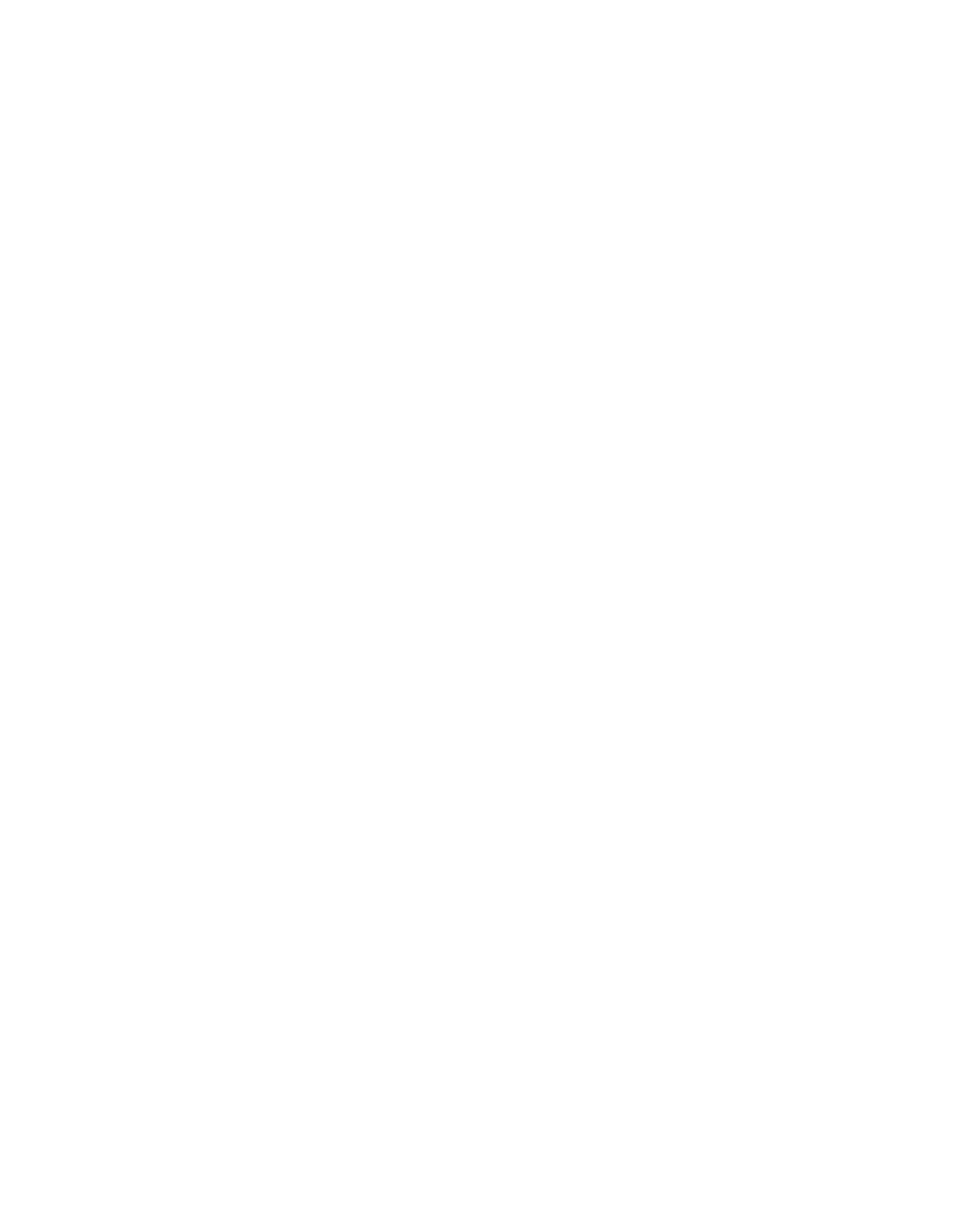| Key findings & recommendations from the Sustainability<br>2.                                   |  |
|------------------------------------------------------------------------------------------------|--|
|                                                                                                |  |
|                                                                                                |  |
|                                                                                                |  |
|                                                                                                |  |
|                                                                                                |  |
| Maintenance of high and stable levels of economic growth and employment 9                      |  |
|                                                                                                |  |
| 3. What difference does Sustainability Appraisal make?  12                                     |  |
|                                                                                                |  |
|                                                                                                |  |
|                                                                                                |  |
|                                                                                                |  |
|                                                                                                |  |
| 4. What is a sustainable economy in the South East?  17                                        |  |
|                                                                                                |  |
|                                                                                                |  |
|                                                                                                |  |
|                                                                                                |  |
| 5.                                                                                             |  |
|                                                                                                |  |
|                                                                                                |  |
| How far can 'smart growth' be delivered through improvements in productivity?22                |  |
|                                                                                                |  |
| How far will 'smart growth' lead to changes against all aspects of sustainable development? 24 |  |
|                                                                                                |  |
|                                                                                                |  |

# **CONTENTS**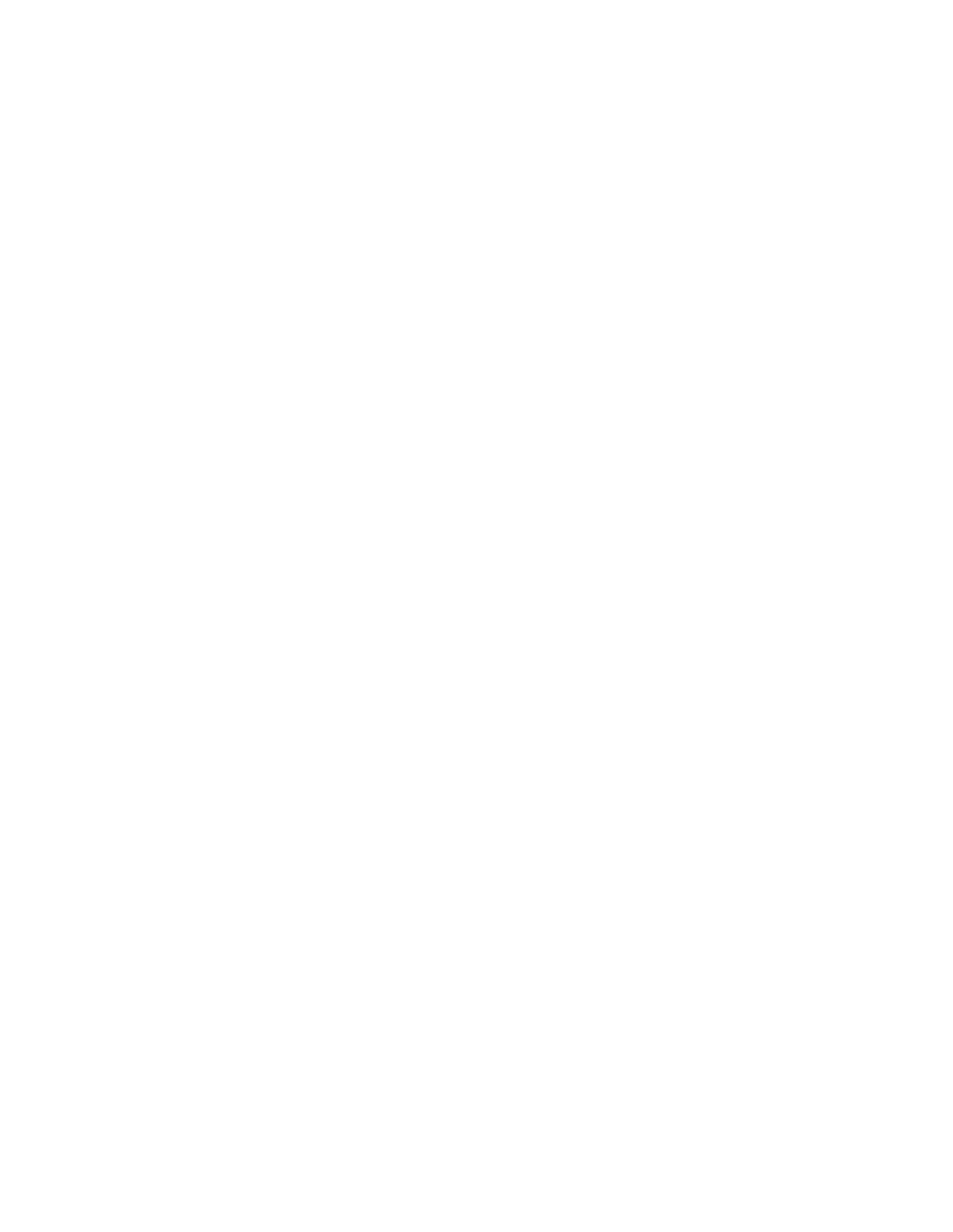# **1. PURPOSE OF THE PAPER**

## **INTRODUCTION**

- 1.1. Land Use Consultants and SQW Limited were commissioned by SEEDA to carry out a sustainability appraisal of the Regional Economic Strategy (RES) for South East England 2002-2012 (which is the second RES produced for the region). This appraisal was carried out in 2004, prior to SEEDA commencing the review of the RES and production of the third RES.
- 1.2. For all the RDAs, the pursuit of sustainable development has been a mandatory requirement from the outset and one that was written into the legislation that preceded their formation. The South East is facing particular issues in terms of sustainable development. The South East is Britain's wealthiest region, aside from London, but is facing a range of challenges such as congestion, population growth, housing shortages and development pressure.
- 1.3. The South East currently has a relatively strong economy but this has important geographical dimensions: the situation in Surrey, for example, is quite different from East Kent. Underpinning these contrasts are important questions and challenges with regard to sustainability for both areas and for the region as a whole. In addition, since the appraisal of the first RES, a range of new issues have emerged, such as pressures and opportunities afforded by the three Growth Areas in the South East (Ashford, Milton Keynes South-Midlands and Thames Gateway).

## **AIMS OF THE SUSTAINABILITY APPRAISAL**

- 1.4. The aims of the sustainability appraisal were:
	- To review the RES and provide an assessment of the potential positive and negative aspects.
	- To review and assess the potential impact of the RES overall, including the incombination effects.
	- To make recommendations on issues that should be addressed in the next review of the RES to enhance its sustainability.
	- To make recommendations for any adjustments that could be made to the implementation of the current version of the RES to enhance its sustainability.
	- To consider the wider issues arising out of the sustainability appraisal.
- 1.5. The approach to the appraisal was based on dialogue with SEEDA staff and other key stakeholders, in order to engage with those who have a role to play in planning and decision-making, as well as an independent appraisal of the RES. This included two workshops, one in April 2004, and the other in November 2004, to consider and debate findings. This paper reflects issues raised by consultees, although the conclusions and recommendations are those of the consultants.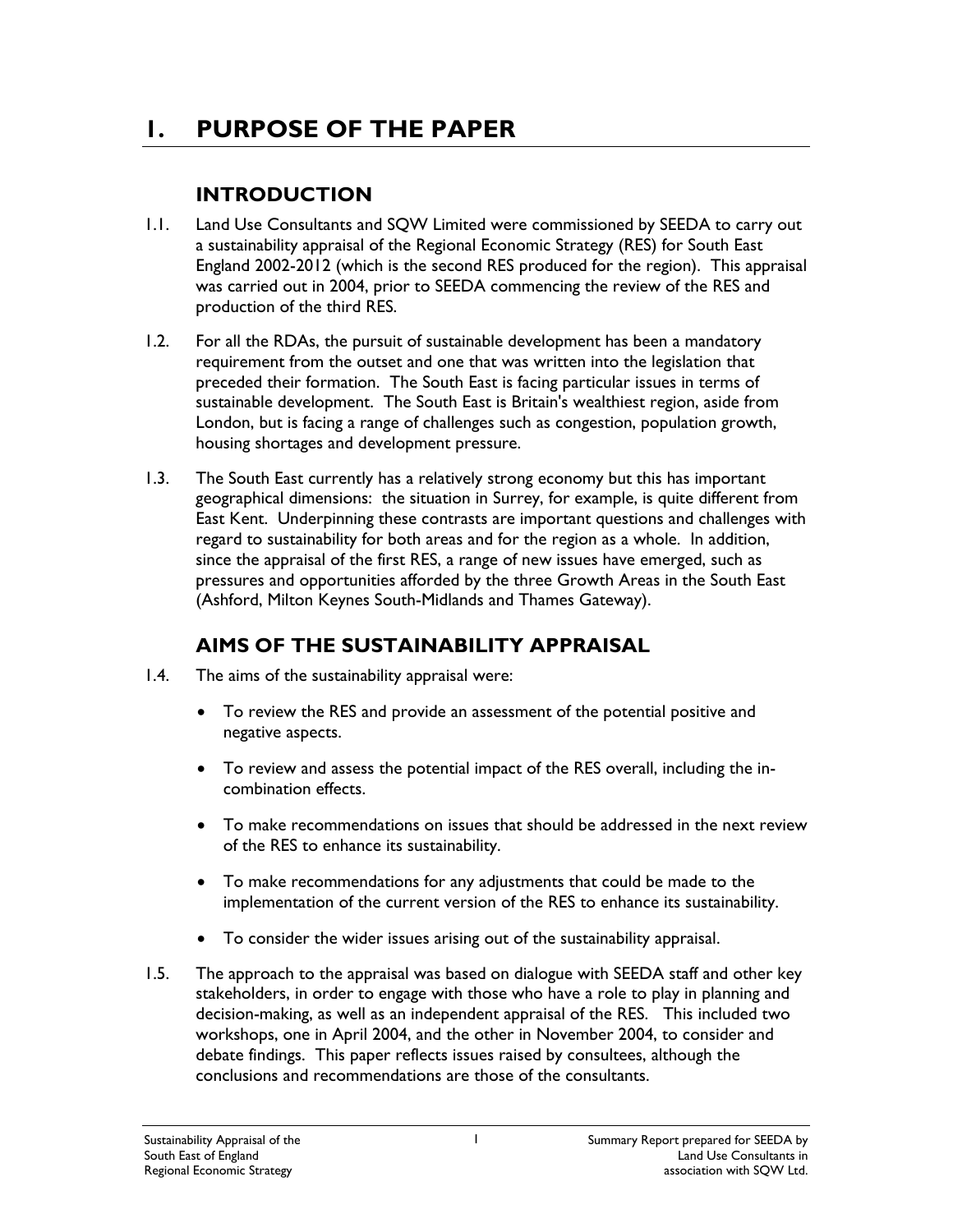### **REPORTING ON THE SUSTAINABILITY APPRAISAL**

1.6. This paper provides a summary of the sustainability appraisal findings and recommendations and presents a wider discussion on the nature of a sustainable economy in the South East, and issues for the RES review. A detailed report of the sustainability appraisal has also been prepared, which provides an overview of the appraisal methodology employed and a discussion of the implications of the RES for the sustainability objectives set out in the South East Integrated Regional Framework.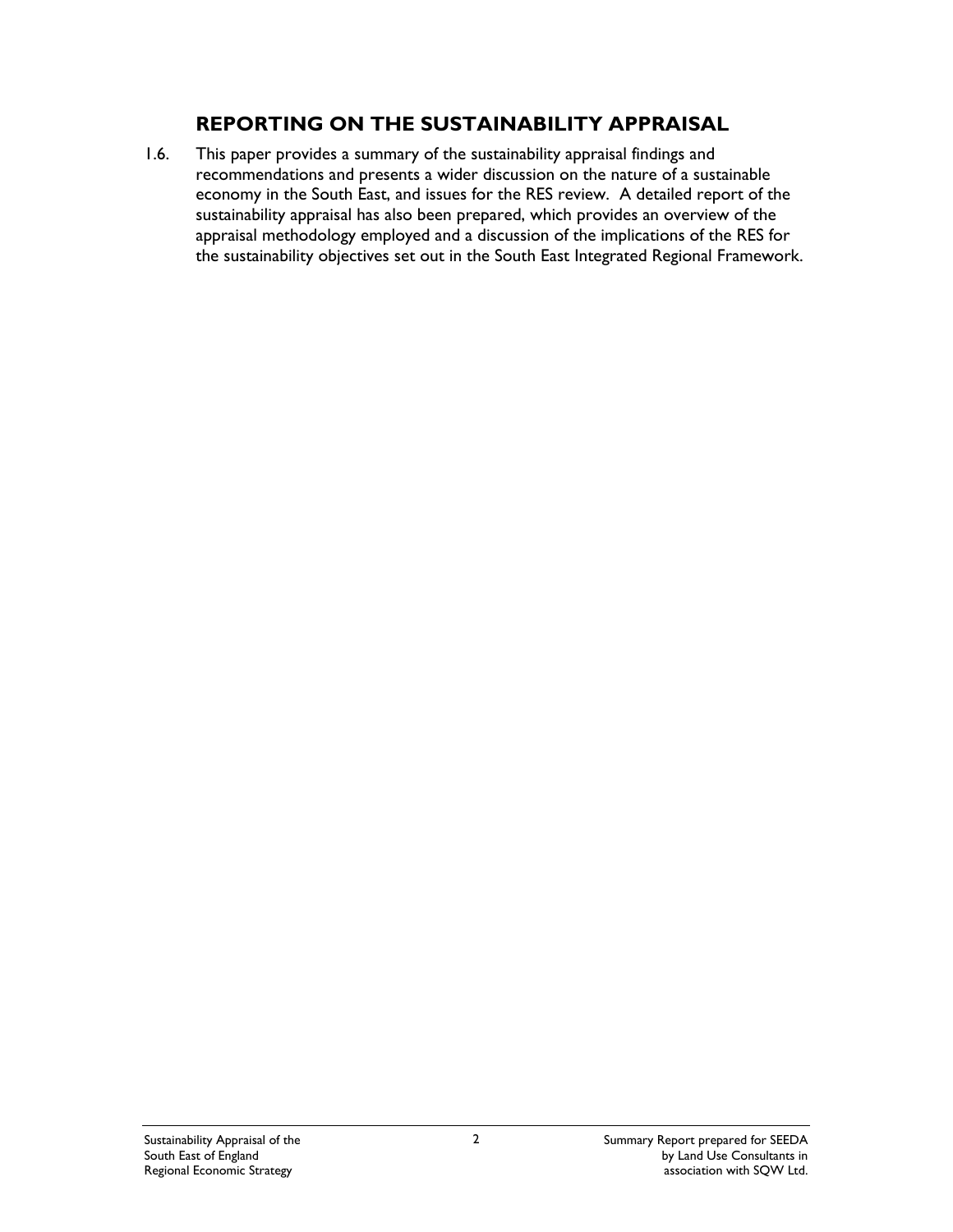# **2. KEY FINDINGS & RECOMMENDATIONS FROM THE SUSTAINABILITY APPRAISAL OF THE RES**

## **SUSTAINABILITY PERFORMANCE OF THE SOUTH EAST**

- 2.1. The RES is one of a number of strategies that are tasked with contributing to the wider objectives of the South East Integrated Regional Framework (IRF). These objectives were used as the basis for appraising the RES.
- 2.2. The direct influence or contribution of the RES will vary depending on the sustainability objective being considered. The RES will inevitably have most influence over economic objectives (such as to sustain economic growth and competitiveness across the region). However, when considering sustainability it is important to think about indirect effects, for example the influence the RES may have on issues such as congestion and resource consumption.
- 2.3. The current performance of the South East against each of the objectives set in the IRF provides the context for the appraisal of the RES. The table below indicates where the region as a whole has been performing well, where performance has been mixed, and where performance has been poor, in terms of the sustainability objectives set out in the IRF (the numbers relate to the number given to each of the objectives in the IRF).
- 2.4. Although this is a crude summary of how the South East is performing, it does provide an indication of where improvements need to be made. This shows that, across many of the more economic objectives, the region is doing well. The objectives where further progress is particularly required tend to relate housing provision, congestion, resource consumption and waste, environmental risks, and social disparities between one part of the region and another.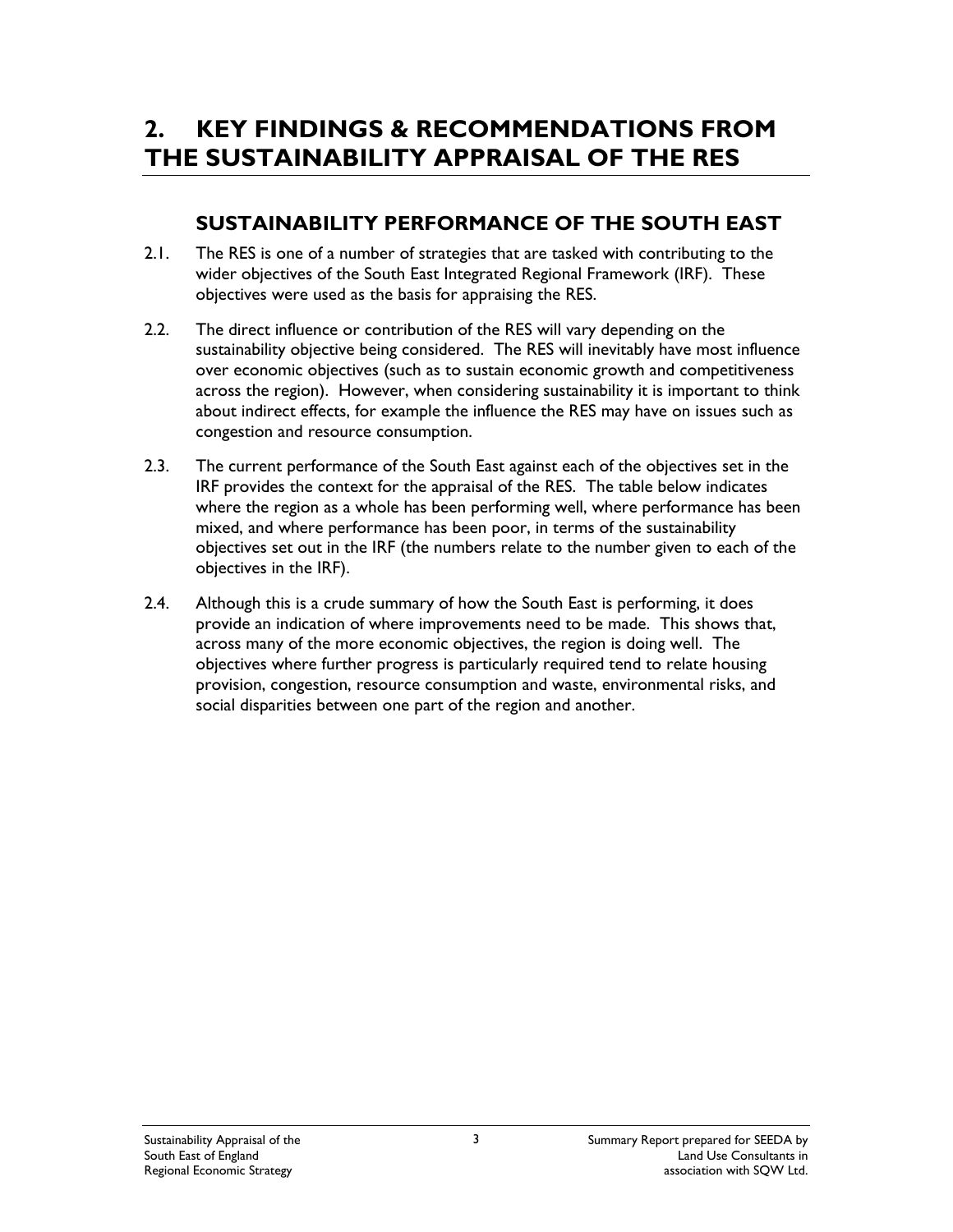#### **Table 2.1: South East performance for IRF sustainability objectives**

#### *Good performance* ☺

6. To reduce crime and the fear of crime

7. To create and sustain vibrant communities

8. To improve accessibility to all services and facilities<sup>1</sup>

10. To improve efficiency in land use through the re-use of previously developed land and existing buildings, including re-use of materials from buildings, and encourage urban renaissance

14. To protect, enhance, and make accessible for enjoyment, the region's countryside and historic environment

20. To ensure high and stable levels of employment so everyone can benefit from the economic growth of the region

21. To sustain economic growth and competitiveness across the region

22. To stimulate economic revival in priority regeneration areas

23. To develop a dynamic, diverse and knowledge-based economy that excels in innovation with higher value, lower impact activities

#### *Mixed performance* .

3. To improve health and well-being of the population and reduce inequalities in health

5. To raise education achievement levels across the region and develop the opportunities for everyone to acquire the skills needed to find and remain in work AND 25. To develop and maintain a skilled workforce to support long-term competitiveness of the region

9. To encourage increased engagement in cultural activity across all sections of the community in the South East

11. To reduce air pollution and ensure air quality continues to improve

18. To maintain and improve the water quality of the region's rivers and coasts, and to achieve sustainable water resources management

24. To encourage the development of a buoyant sustainable tourism sector

#### *Poor performance* /

1. To ensure that everyone has the opportunity to live in a decent, sustainably constructed, and affordable home

2. To reduce the risk of flooding and the resulting detriment to public well-being, the economy and the environment

4. To reduce poverty and social exclusion and close the gap between the most deprived areas in the South East and the rest of the region

12. To address the causes of climate change through reducing emissions of greenhouse gases and ensure that the South East is prepared for its impacts AND 19. To increase energy efficiency, and the proportion of energy generated from renewable sources in the region

13. To conserve and enhance the region's biodiversity

15. To reduce road congestion and pollution levels by improving travel choice, and reducing the need for travel by car/lorry

16. To reduce the global social and environmental impact of consumption of resources by using sustainably produced and local products

17. To reduce waste generation and disposal, and achieve the sustainable management of waste.

 $\overline{a}$ 

<sup>1</sup> For the purposes of the Sustainability Appraisal, we assumed this means the promotion of services close to where people live accessible by walking, cycling and public transport rather than provision of new roads, etc..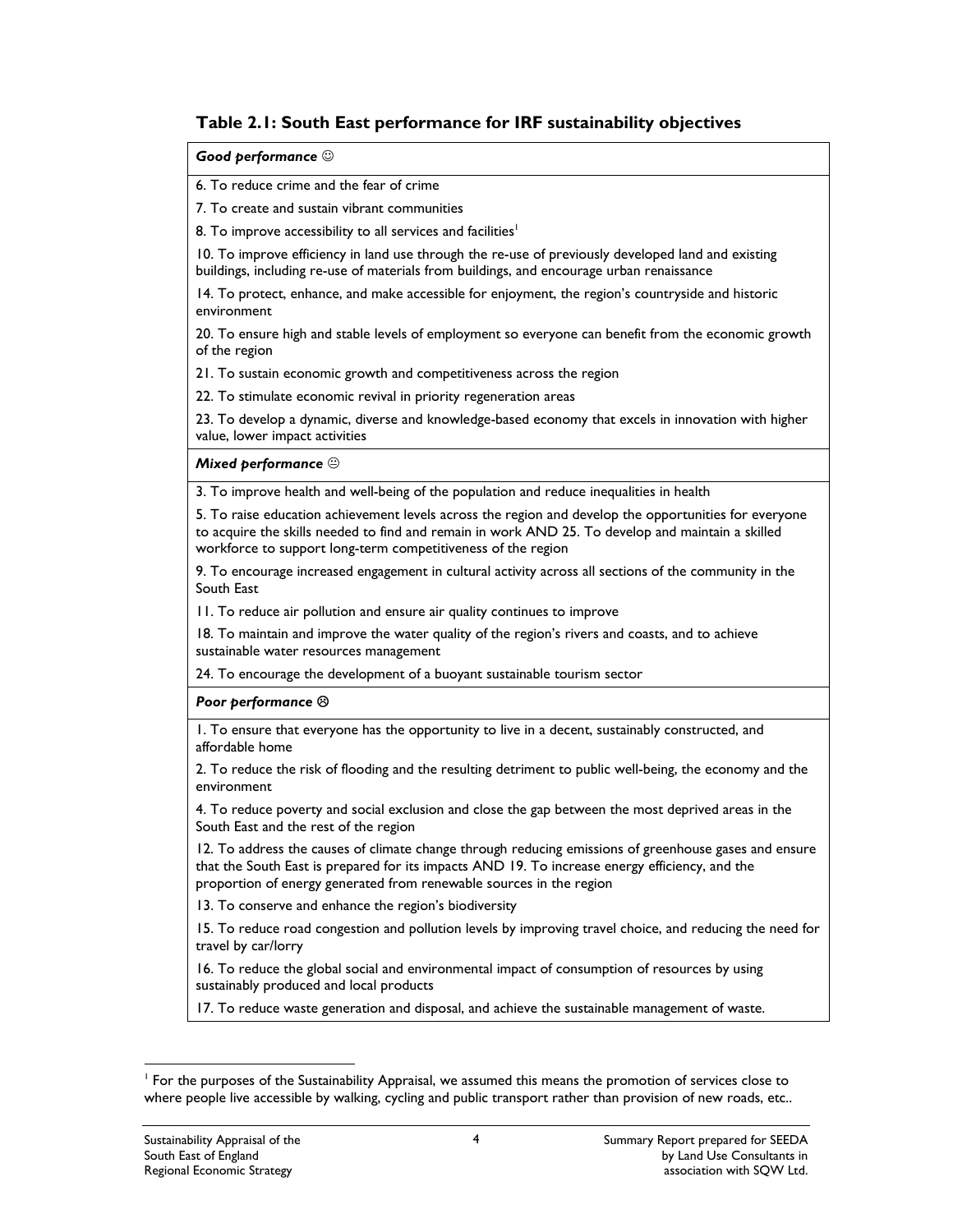## **KEY FINDINGS OF THE APPRAISAL OF THE RES**

- 2.5. Given this context, the appraisal aimed to determine whether the RES would be likely to promote an economy for the region that strengthens those aspects where the region is performing well, and addresses those aspects where improvements are needed, where it is within its scope to do so.
- 2.6. Overall, the appraisal found that there is a great deal that the RES seems to be doing in order to encourage more sustainable economic activity in the South East. However, the appraisal also found there is scope for improvement, and also some potential conflicts or contradictions between objectives that need to be addressed. It is also notable that where there are gaps in the RES as it stands, some of these may be better filled through other means, for example the South East Plan.
- 2.7. A summary of the key findings under each of the four main themes of sustainable development is provided below, focusing on those aspects where further improvements can be made.

### **Social progress which recognises the needs of everyone**

- 2.8. Many actions set out in the RES should contribute to social progress which recognises the needs of everyone for example through actions to promote affordable housing and the wide range of actions to tackle poverty and social exclusion such as actions to encourage foreign investment in priority areas for economic regeneration, and a strong package of actions to improve basic learning and skills to increase access to employment. It is notable that 70-80% of SEEDA resources go to the southern and eastern parts of the region in order to support the more deprived parts of the region. Similarly some actions should contribute to vibrant communities, such as those promoting regeneration. Key findings from the sustainability appraisal relating to social progress which meets the needs of everyone included the following::
	- The RES includes priorities for particular sub-regions that focus on continuing economic growth, despite the fact that these regions are already suffering from congestion and are at or near full employment e.g. the North Hampshire-West Surrey Special Attention Area (SAA). This approach could increase disparities in the region and make it harder to close the gap between the most deprived areas and the rest of the region. However, it is recognised that simply restraining growth in one area will not necessarily lead to growth in other areas by default, and could lead to further issues, such as reduced wealth in parts of the region. Therefore, it is important that the RES continues to improve skills and to set out actions to encourage participation in training and employment in more deprived areas.
	- Overall, continuing growth will only be sustainable if it is achieved in a way that is creative in the way that labour and other resources are used – i.e. high added value but low environmental impact.
	- It is important to recognise that a mix of people is needed to sustain vibrant communities. However insufficient provision of affordable housing could limit this. The RES sets out a range of priorities to tackle affordable housing, which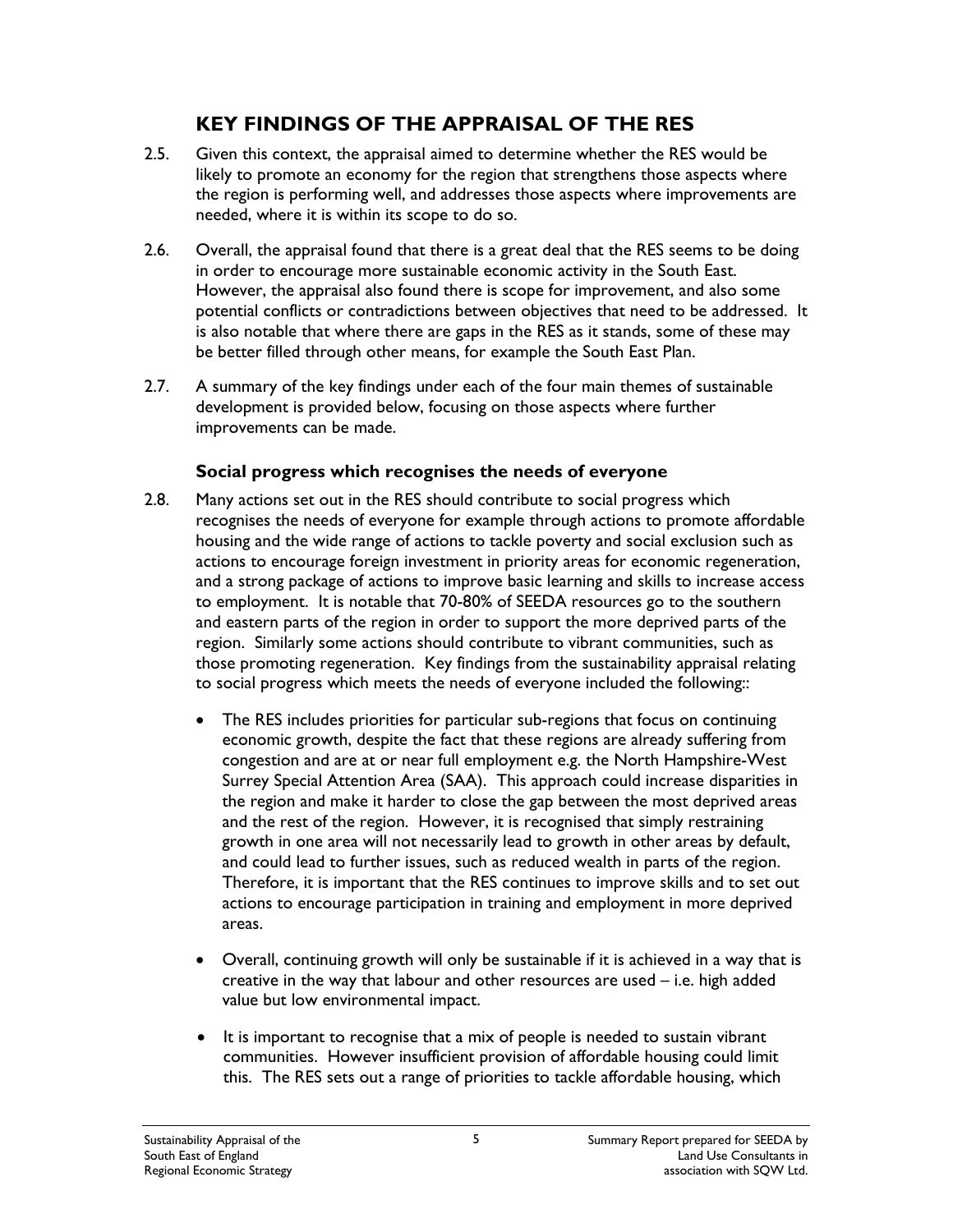should be strongly supported by all the RES partners, given the magnitude and significance of affordable housing shortages in the South East. But some other actions may also run counter to the objective of creating and sustaining vibrant communities e.g. provision of transport facilitating increased movement of people (e.g. living in one community and working in another and shopping in another again), which could lessen cohesiveness and community spirit.

- There is a need to ensure that 'hidden' poverty in the high performing parts of the region is fully addressed, which is also important if continuing growth is to be sustainable and make creative use of labour. Many priorities focus on the generally more deprived parts of the region e.g. coastal areas and not all subregional priorities consider the need to address issues of social exclusion e.g. actions for the Western Wedge SAA. The RES could be strengthened by actions to ensure economic development addresses exclusion in the better off parts of the region. However, some actions, such as Enterprise Gateways, which aim to provide business incubation networks, identify a range of priorities in order to ensure both specific geographical areas and societal groups with low entrepreneurship and business skills are targeted. Such actions should go some way to ensuring that actions do not fail to address social issues in the high performing parts of the region.
- The RES includes actions to address crime and fear of crime e.g. actions to address employment of offenders. The previous RES did not cover this issue, although it is arguable whether this should be an issue for a RES.

#### **Effective protection of the environment**

- 2.9. The RES includes a number of actions which specifically seek to enhance the environment e.g. Building for Nature, and actions to promote sustainable agriculture. However, a number of other actions are likely to indirectly move the state of the South East region's environment in a less positive direction. Overall, our key findings were as follows:
	- The RES could do more to actively promote the benefits of greenspace in new developments to serve a variety of purposes, including flood management, heat island attenuation, improved health and well-being, biodiversity, etc.
	- To a great extent potential impacts of RES priorities in terms of flood risk are dependent on locational issues, which are rarely detailed in the priorities. Nevertheless the RES could do more to reassure that locations for housing/business premises will not be supported/promoted where they are likely to increase people and property at risk from flooding. For example, the West Sussex Sub-Regional Priority supports development of business premises and industrial estates along the West Sussex coastal strip, which could be at increased risk of flooding as a result of climate change induced sea level rise. The RES should do more to show that it supports planning policy objectives in relation to flood risk and supports flood resilient design and Sustainable Drainage Systems (SUDS) in SEEDA developments and developments delivered by other partners. On the other hand, a number of actions may exert a potentially positive influence on flood risk, for example, improvements to land management including the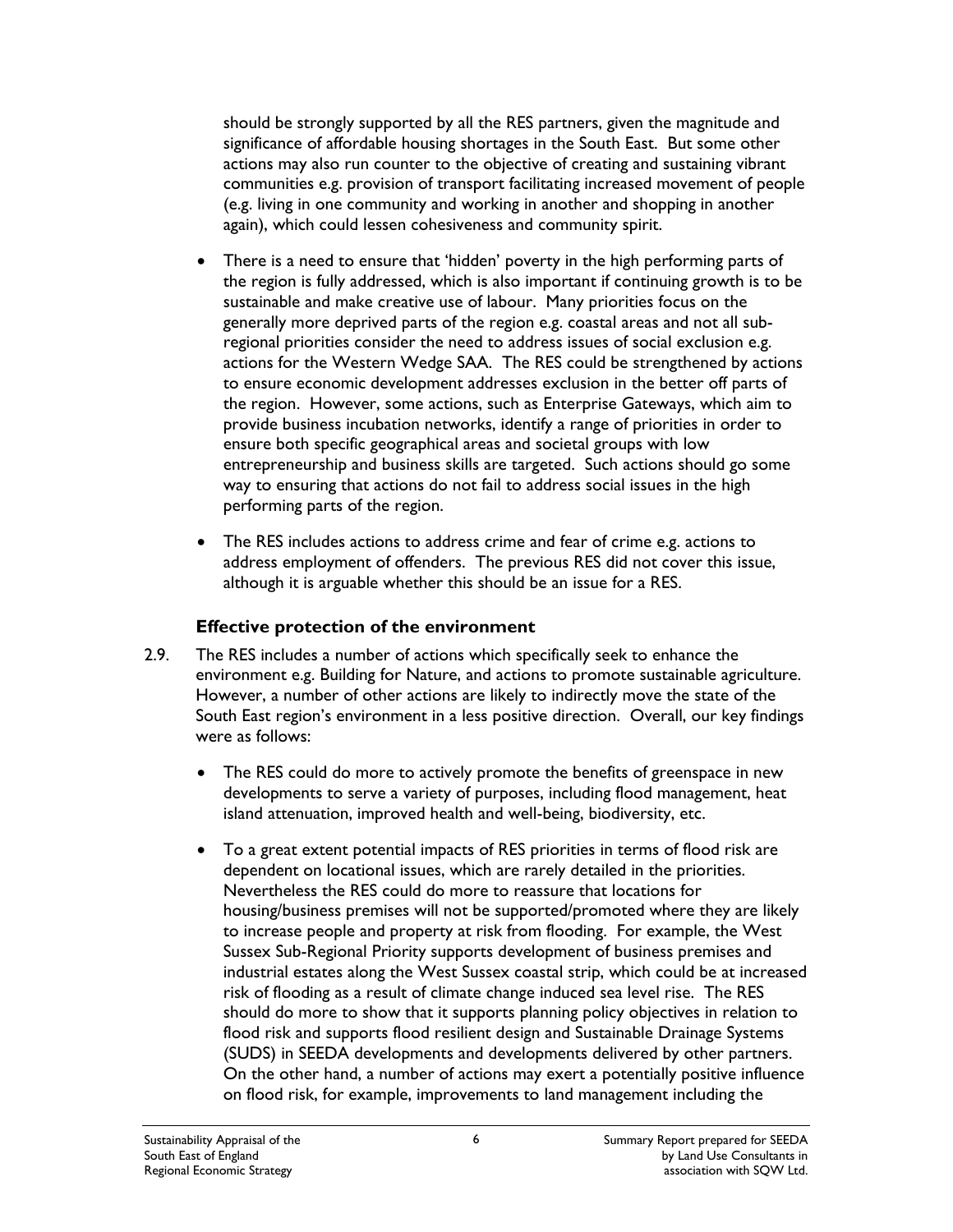possible use of farmland for flood control, and the creation of an extensive framework of open spaces in the Kent and Medway SRP.

- The RES should successfully contribute to improved efficiency in land use and reuse of existing buildings through actions specifically targeted to achieve this objective. However, continued development in 'economic hotspots' may increase pressure to use greenfield sites on the edge of towns.
- It is unlikely that actions in the RES go far enough to significantly reduce private car use. For example, although Priority 13 seeks to Secure a Sustainable Transport Network, it does little to actively encourage a reduction of private car use. Road improvements supported by the RES (such as on the M4 and M40) are likely to lead to increased car use. However, it is commendable that the RES is supporting road charging, and that it recognises the need to weaken the link between economic growth and growth in road traffic.
- Some actions in the RES may lead to increased congestion e.g. in areas where the RES favours continued growth despite acknowledging that these areas already have full employment and suffer from congestion. Unless genuinely smart growth is achieved, some negative effects in terms of congestion and other resource issues are inevitable.
- Implications of the RES for air quality are likely to be mixed. Although the RES does include actions to promote sustainable transport (e.g. Thameslink 2000 and Crossrail), it also supports a range of road improvements (such as improvements to the A256, A299, A2 and M2 and junction improvements on several roads including the M4 and M40) which may increase road traffic and hence emissions. Possible airport expansion and increasing foreign trade could also contribute to increased air pollution.
- The RES makes little or no mention of actions to adapt to climate change. For example, there is no consideration of sea level rise and increased flood risk in relation to development of housing and business premises or of the need to incorporate flood-resilient design into new developments e.g. in the Thames Gateway.
- Environment-led regeneration projects (priority 16), the scope of which are not clearly defined in the RES, could be used to showcase a wide range of sustainable design features e.g. actions to adapt to climate change, flood resilience, etc.
- In terms of climate change mitigation, as noted above emissions may continue to increase due to continued growth in road transport and overall economic growth. Actions are in place to promote and investigate the potential for industrial crops, which is positive. More could be done to promote energy efficiency.
- Implications for biodiversity are mixed. The RES includes a number of actions to promote biodiversity e.g. Building for Nature and actions to promote sustainable agriculture, but other priorities could indirectly put pressure on sites and lead to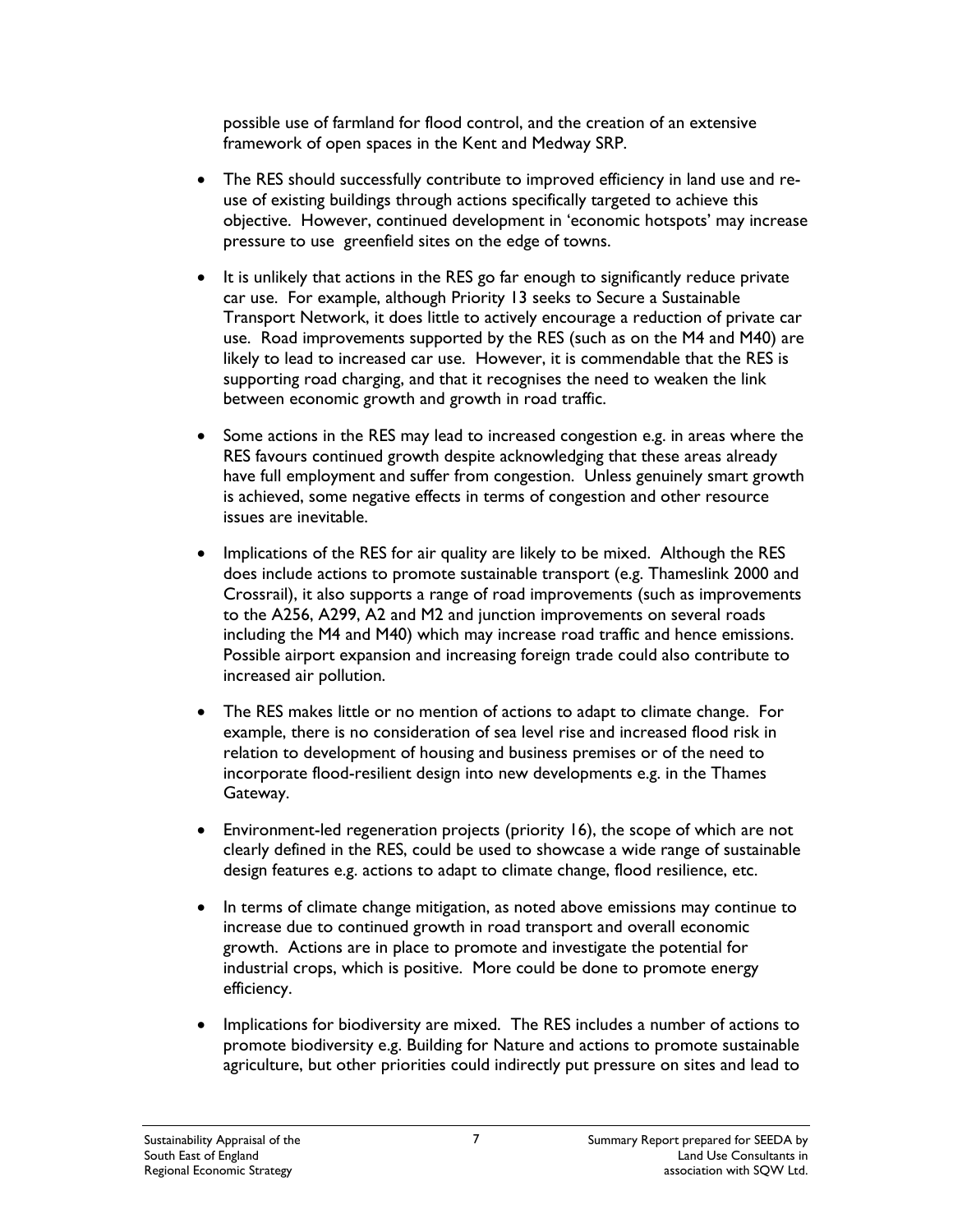habitat fragmentation e.g. general increases in economic activity and demand for housing and business premises and transport infrastructure.

• It is important that projects are considered on a case-by-case basis to consider how they may affect the environment.

#### **Prudent use of natural resources**

- 2.10. Several actions in the RES may contribute to the more prudent use of natural resources e.g. support for energy crops and actions to promote sustainable construction practices which could lead to increased reuse of materials, and the development of the environmental technologies sector. The overall strategy of the RES to develop more productive and lower impact economic activities should also contribute to this objective by making more efficient use of resources – indeed, it is perhaps the key way in which the RES can address issues of sustainability. SEEDA staff suggest this to be the case and note that many other initiatives in the RES labelled as 'sustainable', whilst beneficial, are small in scale. However, given the scale of economic growth likely to take place in the South East (necessary to meet the aim of the RES that by 2012 the South East will be recognised by all as one of the world's 15 top performing regional economies) there are also several ways in which the RES could do more to meet this objective. Key observations are set out below:
	- Overall the RES appears to have the scope to cause some significant global social and environmental impacts which are not adequately addressed in the RES. For example, promoting Corporate Social Responsibility is important and may lead to some improvements in businesses performance, but other actions, such as increasing foreign trade with concomitant transport requirements, could have global impacts, as could not adequately addressing fossil fuel use, and unchecked increases in consumption of consumer goods. The RES also does little to promote reduced consumption of raw materials or consumer goods.
	- The RES should do more to promote sustainable use of resources e.g. in the development of the Thames Gateway.
	- The RES includes a range of actions to tackle sustainable management of waste, which is important given the fact that increased growth is likely to lead to increased waste (although knowledge based sectors are unlikely to produce as much waste as more industrial sectors). But whether this is enough to really make a difference in decoupling the overall growth in waste from growth in the economy is questionable.
	- The region is already suffering from water resource shortages, which are likely to worsen with climate change. It is unlikely that the actions to promote sustainable water management will be sufficient to counteract the pressures of increased economic growth and population growth.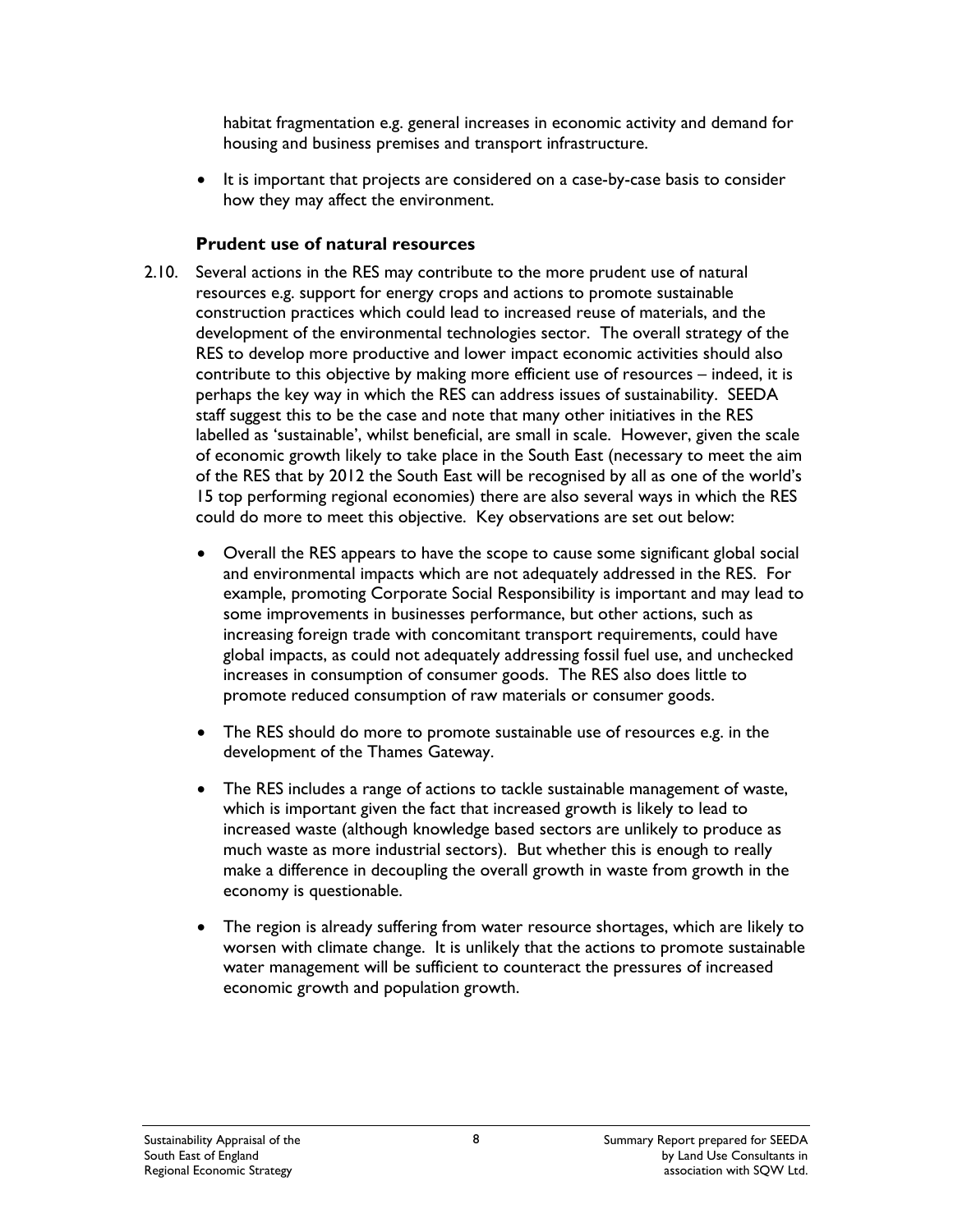#### **Maintenance of high and stable levels of economic growth and employment**

- 2.11. Given the overall remit of the RES is to further economic development, it is perhaps not surprising to conclude that many of the actions in the RES will contribute to maintenance of high and stable levels of growth and employment.
	- Many of the RES priorities should lead to high and stable levels of employment and sustained economic growth and competitiveness e.g. actions to increase business start-up rates and actions to attract foreign investment. A wide range of other actions will also contribute to this e.g. development of skills, measures to upskill those already in employment, and infrastructure improvements.
	- The RES also includes a range of actions which should improve accessibility to employment (e.g. actions to improve skills and increase childcare provision) and stimulate economic revival in priority regeneration areas (e.g. actions to encourage foreign investment). However, questions remain about the tendency for growth and jobs to cluster in high performing areas (which the RES does not discourage) and the reluctance to locate in more deprived areas will ultimately result in increased polarisation in terms of access to employment and economic growth. Overall there is a need to ensure that RES actions go far enough to stimulate economic activity in the more deprived parts of the region through a range of actions to develop skills and engender community involvement in enterprise.
	- The RES should successfully contribute to developing a dynamic, diverse and knowledge-based economy that excels in innovation with higher value, lower impact activities e.g. through business support mechanisms for knowledge based clusters such as biotech, high-tech engineering and ICT, etc.
	- The RES includes a range of actions to encourage a buoyant sustainable tourism sector e.g. actions to develop tourism in rural and coastal areas. The Sector priority for the tourism industry should however place more emphasis on the importance of 'sustainable' tourism e.g. recognising the impact tourism can have on water demand. There is a need to better manage the impacts of tourism, but that is not to say that the sector should not be encouraged and expanded.

### **CONCLUSIONS AND RECOMMENDATIONS ARISING FROM THE APPRAISAL OF THE RES**

- 2.12. A summary of the key recommendations for improving delivery of RES actions in future are set below:
	- RES partners should commission research to understand the likely effects (to the region as a whole/to sub-regions) of various RES priorities on migration patterns of both people and investment, e.g. in relation to economic growth and business development, in order to understand the likely pressures on housing, services, infrastructure and other resources. This information is also vital in order to ensure adequate delivery of affordable housing and other infrastructure through the South East Plan.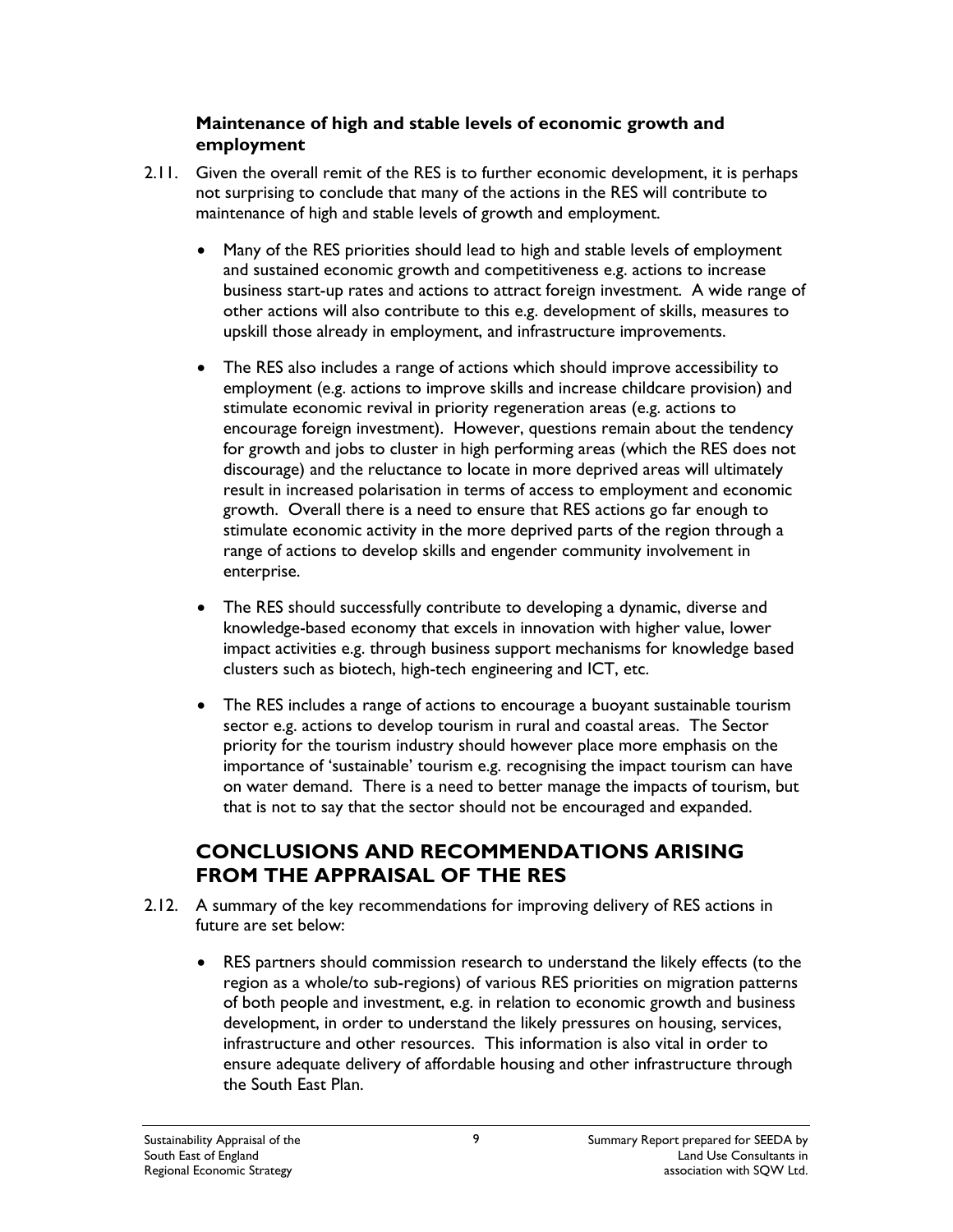- The RES should strongly support provision of affordable housing, given the level of need in the region, and the importance of providing sufficient housing to house the workforce and hence support the economy.
- Congestion is a key challenge for the RES. SEEDA and partners must find ways of continuing economic growth that breaks the link with the growth in traffic and congestion. For example, increasing the use of IT and Broadband connections, and also further exploring the role of road charging schemes and actions to improve public transport.
- The RES should place more emphasis on developing local transport links e.g. local bus services, cycle lanes and walking routes to enable people to access local jobs and services in a sustainable way, as well as encouraging actions to promote closer live-work relationships.
- The RES should recognise the negative impacts that airport expansion will have on greenhouse gas emissions, and on the quality of life for those living close to airports.
- Climate change mitigation and adaptation actions should be mainstreamed within the RES, for example in terms of building adaptation measures into new housing and business premises and also ensuring business decision-making takes into account the risks posed by climate change.
- Similarly, actions to address flood risk should be mainstreamed within the RES. There is a need for SEEDA and partners to balance the requirements for economic development in areas at risk of flooding with this risk. There is a role for the RES in future to make the case for low cost/no regret actions which can be implemented to reduce flood risk and reduce vulnerability to flood damage.
- The role of green infrastructure in new developments is increasingly recognised (for example through the Green Grid initiatives in Kent and Essex) and SEEDA and partners should build on this.
- Priority 16 refers to environment-led regeneration projects, which are not clearly defined, but which it is understood will use the environment as a theme for major attractions. This RES priority could be linked with regeneration priorities to mainstream and clarify the aims of the priority.
- The RES should demonstrate a greater recognition of the potential impacts it can have on other regions/countries, for example in terms of global ecological footprints, and migration of skilled people.
- Stimulating economic revival in priority regeneration areas is not an easy objective to achieve. The RES already does much to improve skills training, and sets out a range of actions to increase access to employment. However, the RES should also seek to ensure that economic development in high growth areas does not impinge upon economic development in priority regeneration areas and should consider the scope for encouraging sector/cluster development in priority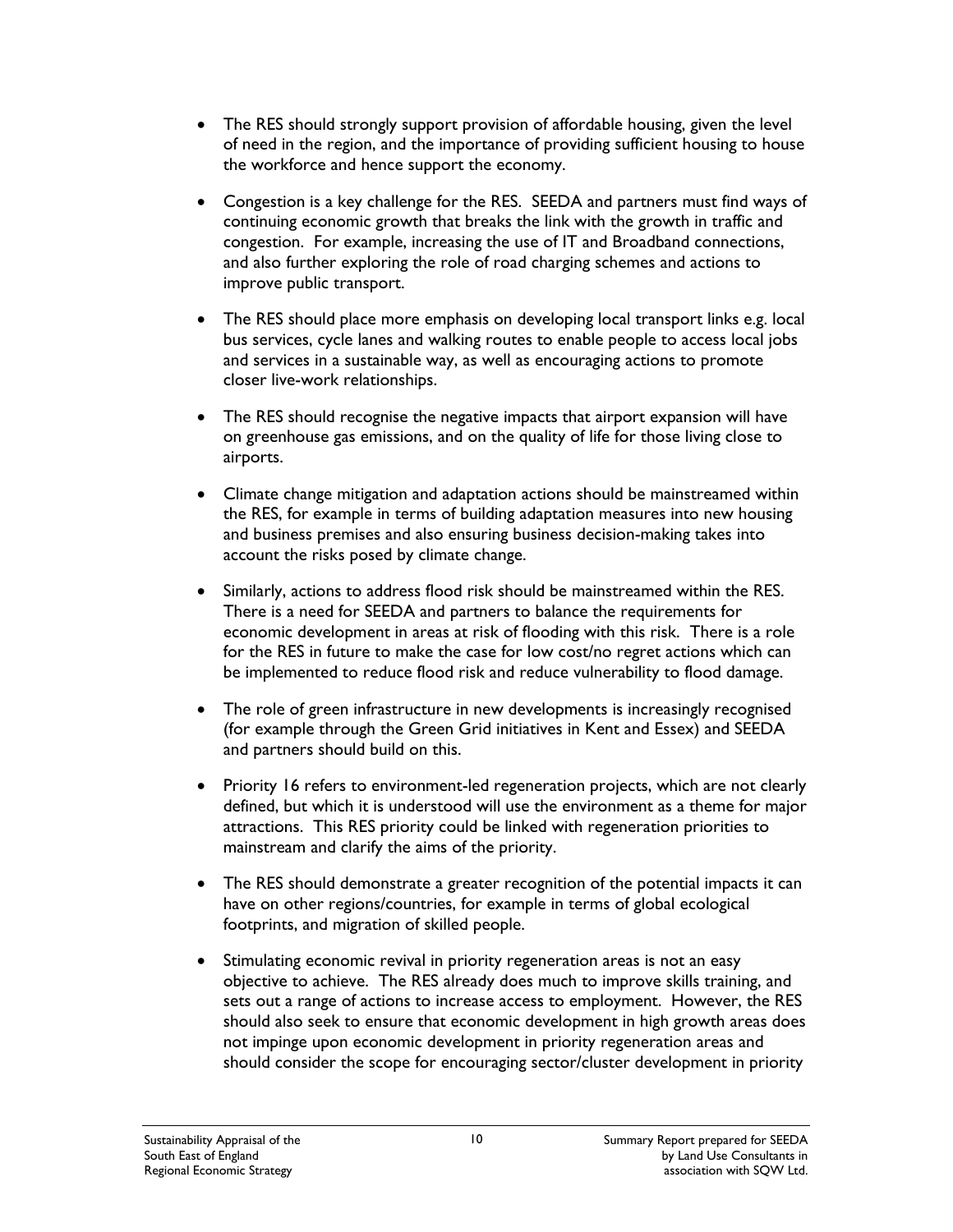regeneration areas and make reference to these areas in the Sector & Cluster priorities in the RES.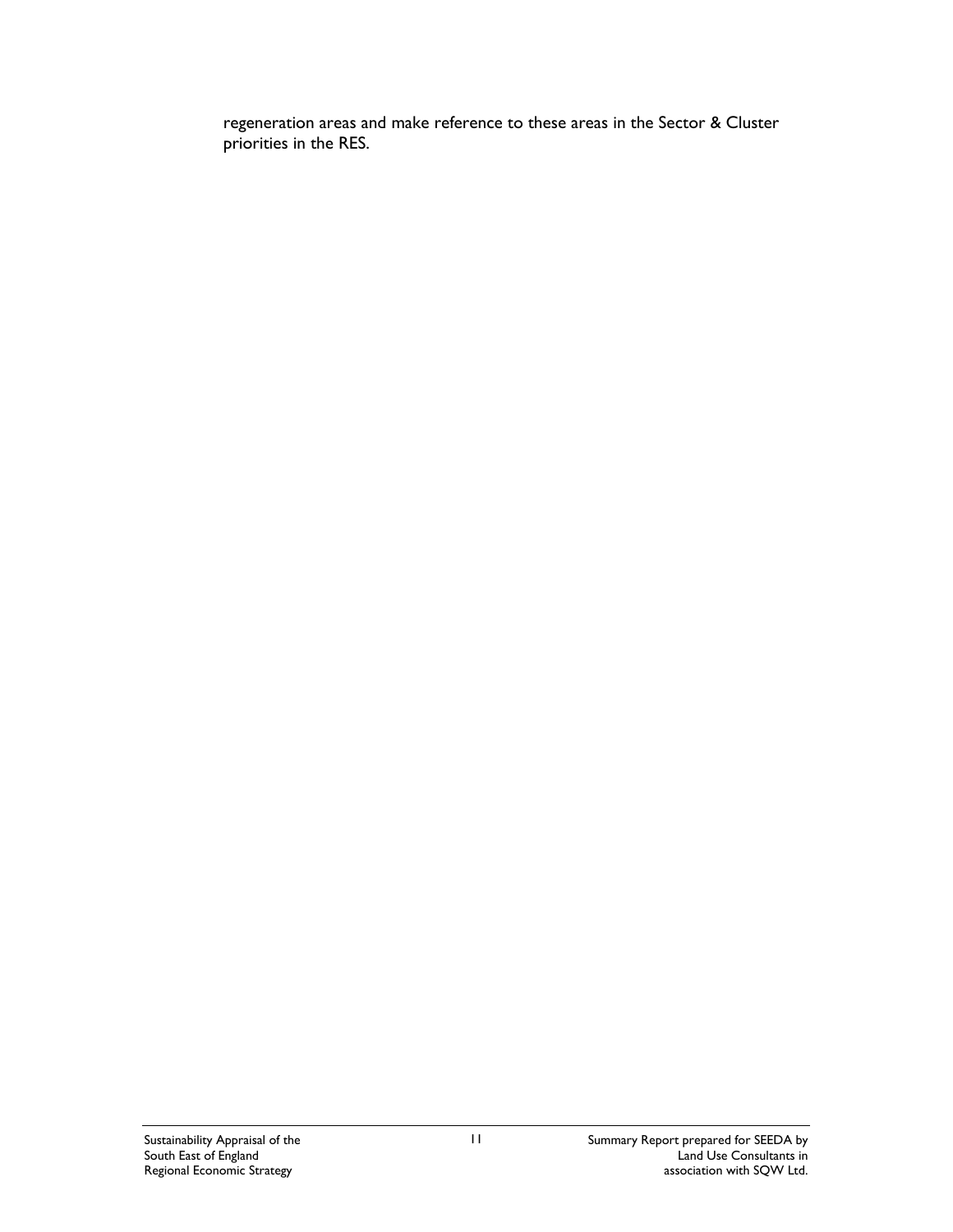# **3. WHAT DIFFERENCE DOES SUSTAINABILITY APPRAISAL MAKE?**

## **THE EFFECTIVENESS OF THE APPRAISAL PROCESS**

- 3.1. The above conclusions show that there is scope for improvement, but that the RES is addressing many aspects of sustainability. However, this is the third RES that SEEDA will have produced, drawing on the views of its partners and other stakeholders. This current assignment is the fourth time that a sustainability appraisal has taken place. Therefore it is timely to draw some conclusions in terms of the effect that sustainability appraisals are having on the preparation of the RES, and whether those with a responsibility for planning and making decisions regarding the economy in the South East are thinking 'sustainably' as they carry out their work.
- 3.2. To assist with this discussion, we considered:
	- How sustainability appraisal in the past has influenced the development of the RES.
	- How sustainability checks are incorporated into SEEDA project appraisal and approval processes.
	- How project appraisal processes are being reviewed within SEEDA and the implications of this for the sustainability of projects.

#### **Past sustainability appraisals**

- 3.3. **Figure 3.1** below illustrates the cycle of RES preparation, appraisal and review. It can be seen that to date there have been three appraisals undertaken:
	- **Summer 1999:** Internal Sustainable Development Appraisal of first draft RES completed by David Payne (on secondment to SEEDA)
	- **Summer 2001:** Sustainable Development Appraisal of published first RES completed by SQW and Land Use Consultants
	- **Summer 2002:** Internal Sustainable Development Appraisal of second draft RES completed by SEEDA's internal Sustainable Development Team.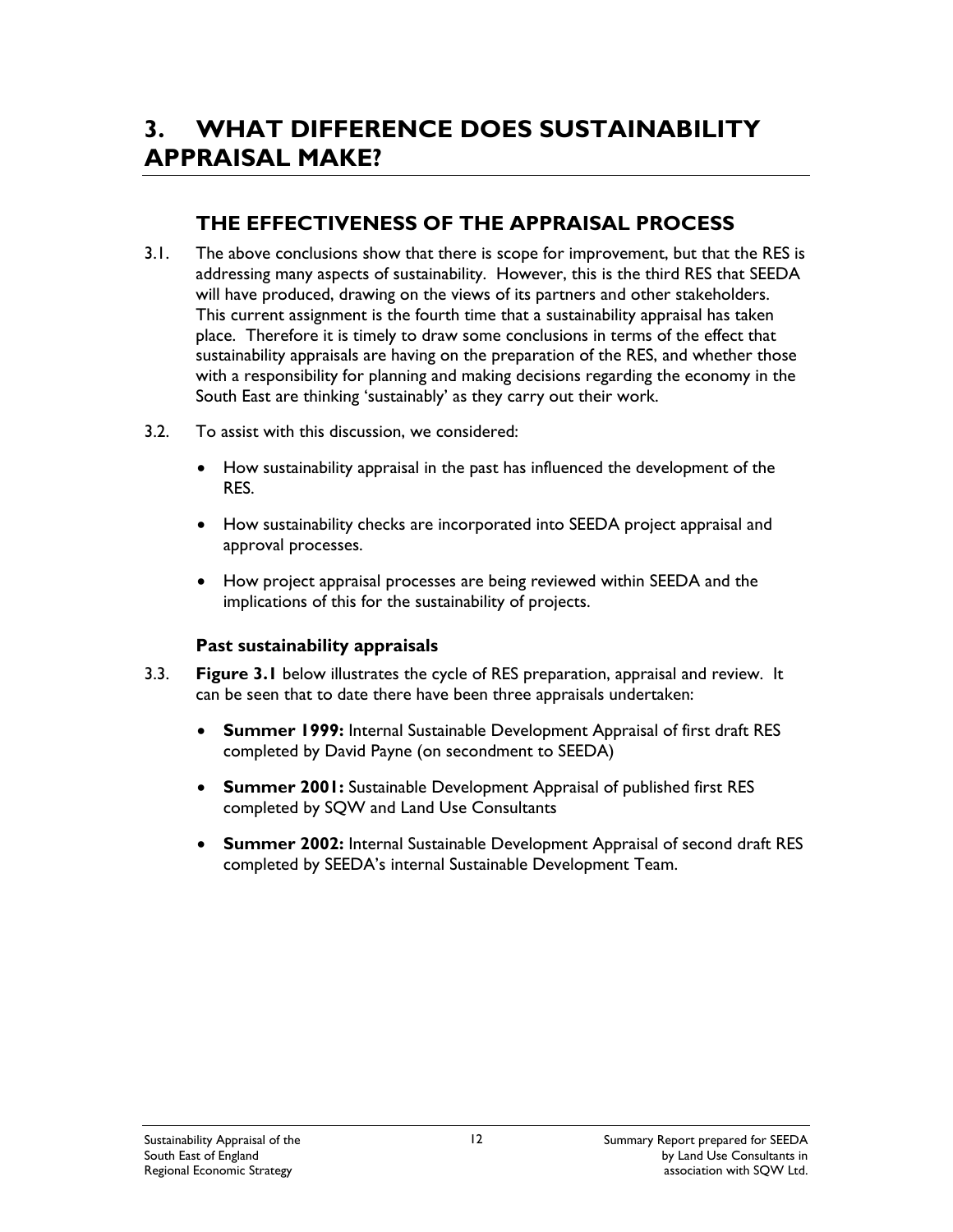

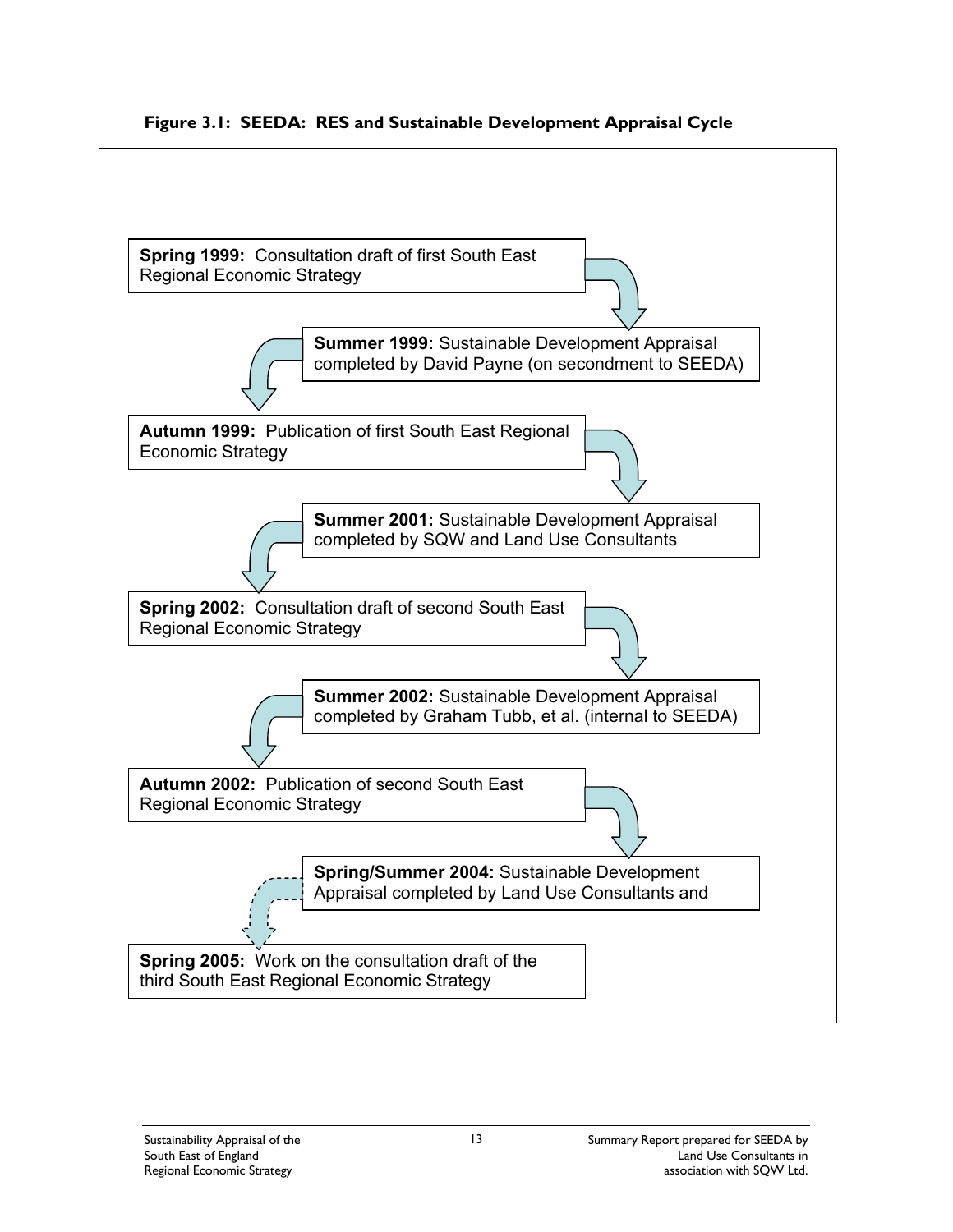- 3.4. Findings from the appraisal of the first published RES included:
	- Generally SEEDA's regeneration programmes appeared to be contributing to social progress that recognises the needs of everyone. However, a tendency towards growing spatial concentration and polarisation across the region was noted.
	- In terms of effects on the environment, the appraisal noted that SEEDA needs to resist short-term and localised pressures for interventions that could compromise effective protection of the environment, and that environmental costs need to be considered with equal and substantial rigour as social and economic costs.
	- Several interventions were deemed helpful in ensuring prudent use would be made of natural resources. However, these activities tended to be modest whilst some of the issues regarding resource use may become increasingly severe.
	- In terms of maintenance of high and stable levels of economic growth and employment, the appraisal recognised the positive performance shown in the region in terms of economic growth and employment levels. However, it highlighted the need to consider the extent to which economic growth is compatible with resource constraints, and whether imbalances in economic performance between different parts of the region will be reduced.
- 3.5. The internal appraisal of the second draft RES identified negative and potentially negative impacts of 98 actions. The negative impacts tended to relate to pollution resulting from increased travel and the associated resource implications of fossil fuels. Other potential negatives included loss of biodiversity through development and reinforcement of economic disparities within the region.
- 3.6. In terms of the extent to which past appraisals have had an influence on the content and implementation of the RES, no audit trail is available, so it is difficult to draw any conclusions. However, discussions during the April brainstorm exercise suggested that some feel that in the past appraisals have relied on 'ticking boxes' and do not provide sufficient meaningful analysis.

## **SEEDA PROJECT APPRAISAL AND APPROVAL PROCESSES**

- 3.7. The true test of the RES is how it translates into projects and programmes on the ground – are those that are being supported or granted funding ones that are in line with the principles of sustainable development? To understand how influential sustainability considerations are in the decision-making process, a rapid analysis was undertaken of examples of the project appraisal process.
- 3.8. SEEDA's project appraisal process was developed for individuals and/ or organisations that are applying for funding from SEEDA, as well as for appraising SEEDA's own project proposals. The process is designed to enable clear decision-making and ensure that SEEDA's strategic goals and objectives are met. SEEDA has produced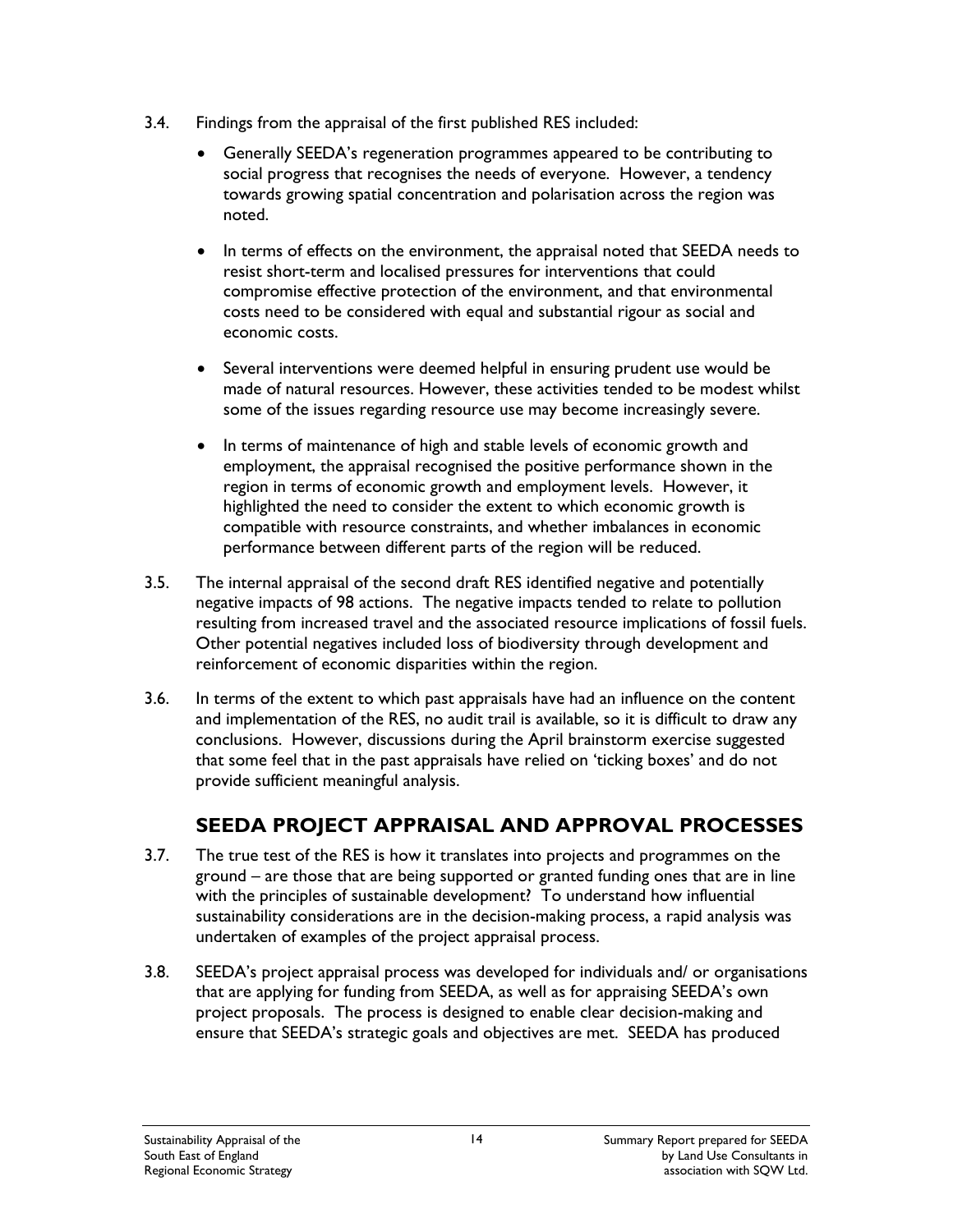Guidance Notes on how to complete the forms<sup>2</sup> and a document detailing the appraisal and approval proposed procedures for projects<sup>3</sup>.

- 3.9. The project appraisal is carried out in two stages to provide the opportunity for project managers to re-design their projects. Therefore, the appraisal should be a dynamic and flexible process. The extent to which sustainability issues are considered depends on the value of the project. For projects over £50,000 the applicant is required to complete a matrix which lists the Regional Sustainable Development Framework (RSDF) objectives, having discussed the project with a member of the Sustainable Development Team first. For projects under £50,000 a matrix is not completed, although applicants are required to list the themes from the RSDF which the project addresses.
- 3.10. A review of appraisal processes has indicated the following:
	- Typically appraisers provide limited information on sustainability issues, usually using a series of symbols to complete the appraisal, rather than any additional description or justification.
	- In some cases (based on the sample of appraisals provided) applicants provide further information on positive impacts of the project, but do not expand on negative impacts.
	- In some cases (based on the sample of appraisals provided) a sustainability appraisal form is not completed at all.
- 3.11. Although the review of the project appraisal process was quite rapid, and based on a sample of only nine examples it suggests that the appraisal process may not be as rigorous as it might be in setting sustainability tests for projects coming forward for funding, and in helping to refine projects to achieve sustainable outcomes, (including looking at alternative, more sustainable ways, of achieving the project's objectives). This is not to say that the projects coming forward and receiving funding are unsustainable, but that their sustainability credentials have not been fully assessed and examined. Indeed discussions at a brainstorm held with SEEDA representatives (and other RES stakeholders) indicated that there is some lack of understanding of how the internal appraisal processes operate, and there is little monitoring of projects for their sustainability effects in practice. The benefits of being more systematic and rigorous in dealing with sustainability issues in the appraisal process should, though, result in a genuine aid to decision making rather than another bureaucratic hurdle.
- 3.12. Discussions with key SEEDA representatives on current appraisal processes yielded the following comments:
	- Project appraisal processes should go further than just 'ticking boxes'.
	- The appraisal process should decide whether to deliver a project (in line with the RES), and whether a project is being developed in the right way, rather than being used as a check when many decisions have already been made.

 $\overline{a}$  $2$  Project Appraisal Forms – Guidance Notes (SEEDA, April 2002).

<sup>&</sup>lt;sup>3</sup> SEEDA Project Appraisal and Approval Process (Performance Management Team, November 2002).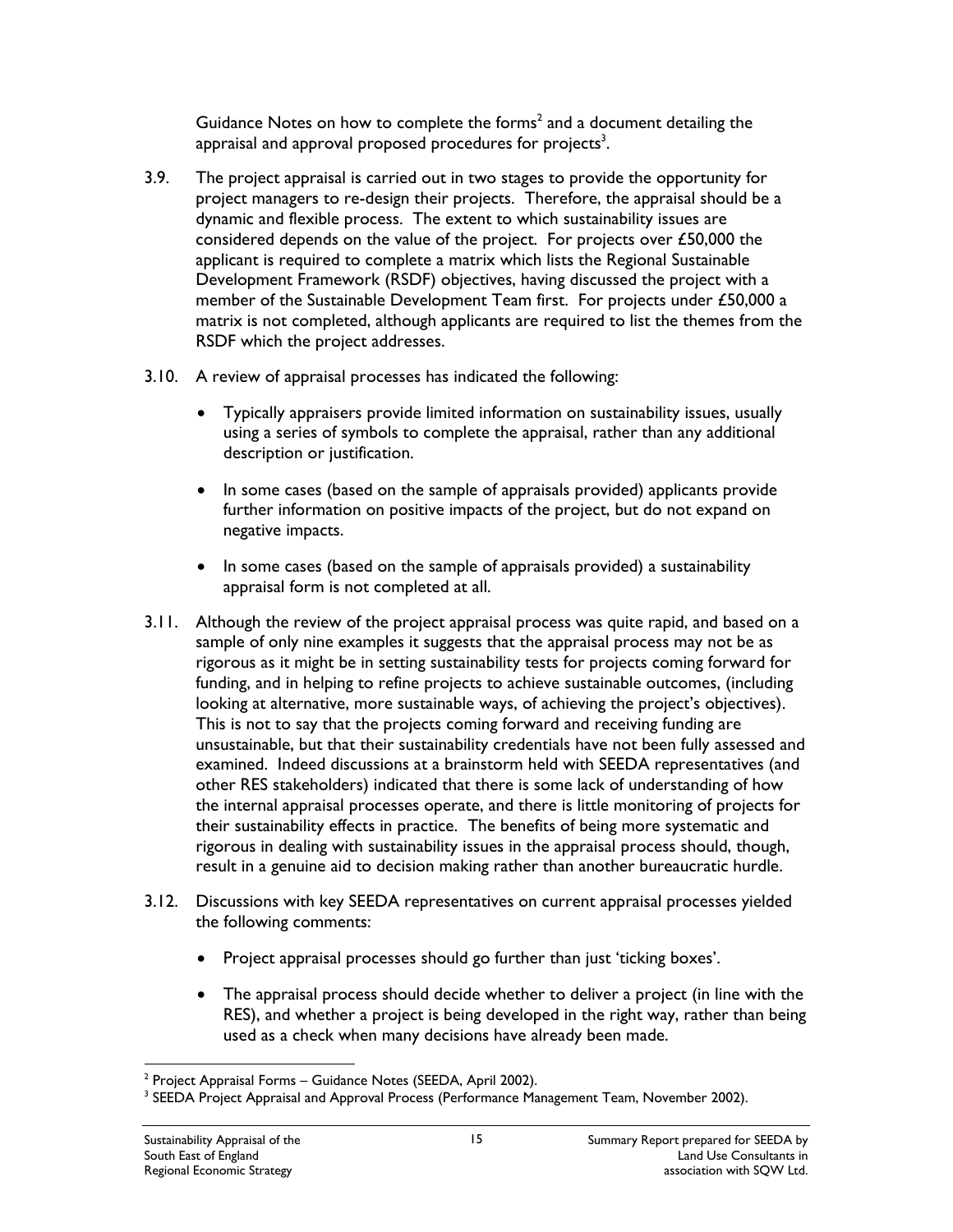- There is a need to do more to embed 'sustainable' thinking in project managers.
- There is a need for a wider understanding of sustainability issues throughout the RES to guide the project selection process.

#### **Recent developments in SEEDA project appraisal processes**

3.13. Recently all RDAs have introduced Single Programme Appraisal Guidance, which is a consistent way to select projects, and which will see sustainability more firmly embedded in the process. In line with this, SEEDA is reviewing its project appraisal process, to develop a system to select, evaluate and monitor projects and to report on achievements to the public. Training for appraisers will include training in sustainability issues. Project monitoring will be improved to ensure that projects are monitored against a new set of indicators, which will better measure achievements. Therefore it is likely that appraisal processes will be improved, with the effect of improving the sustainability of projects on the ground

## **CONCLUSIONS**

- 3.14. This sustainability appraisal, and the ones that have preceded it, have shown that there is a genuine willingness and desire amongst those involved in planning for, delivering, and managing economic activity in the South East, to carry out their work in accordance with sustainability principles. Those responsible for preparing the RES have each time made a conscious effort to improve its sustainability credentials - the review of the current RES has shown that there is much to be commended as being in line with sustainability principles. It is possible that the sustainability appraisal process has helped achieve this.
- 3.15. But the written words in the RES form only part of the picture. There is a cultural dimension to sustainability – a way of thinking – which requires more than just a mechanical desk-based appraisal of the RES. The true test of the RES is whether sustainability is being placed at the heart of the all the actions and initiatives that flow from it – has it helped business and those living and working in the South East to act more sustainably, and make more sustainable decisions? Just one cut of this - the review of the appraisal process for projects seeking SEEDA funding - suggest that in this respect there is still progress to be made.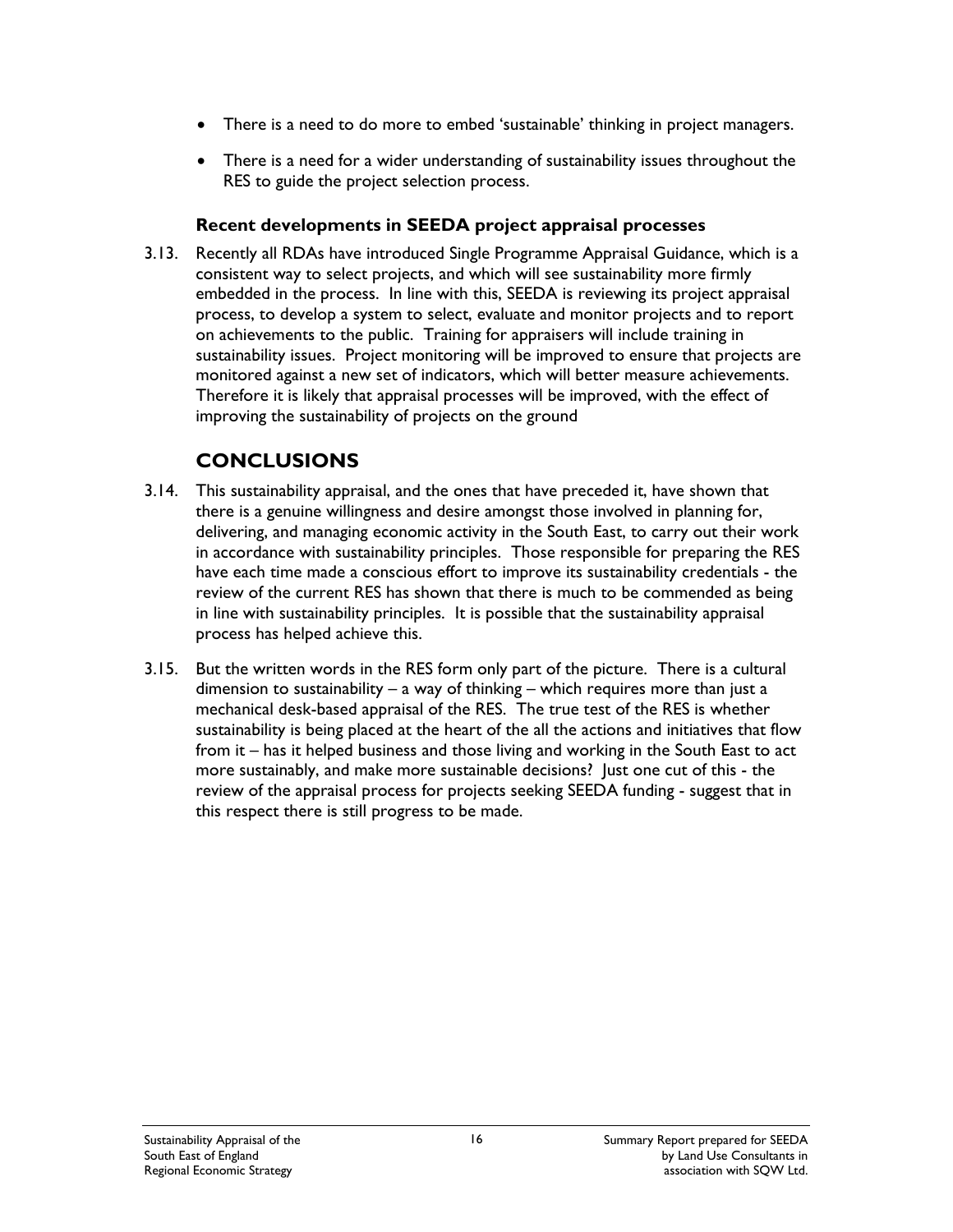### **DIFFERENT DIMENSIONS OF SUSTAINABLE ECONOMIC DEVELOPMENT**

- 4.1. After London, the South East is the most prosperous region in England. According to *Regional Trends*, per capita GDP is some 12% higher than the EU15 average; employment rates are the highest in the UK; business start-up rates are second only to London; the proportion of pupils achieving 5 or more GCSEs at grades  $A^*$ -C is the highest in England; and average gross weekly household income is £630, well above the UK average of £510. However there are also pressures, measured, for example, in terms of the level of employee absence from work due to sickness; the level of waste produced per household per week; and the number of casualties from road traffic accidents. In fact, our analysis of the performance of the South East against the objectives of the Integrated Regional Framework noted that there is still much to do - the region is still not providing enough affordable housing, disparities in well-being between different parts of the region persist, biodiversity is continuing to decline, traffic and waste continue to increase.
- 4.2. Against this backdrop, it is not unreasonable to ask what is  $-$  or should be  $-$  the character of sustainable economic development in the South East region.

#### **The spatial dimension**

- 4.3. Consultations undertaken in the course of this sustainability appraisal suggested that the character of sustainable economic development needed to be considered at three spatial scales, each of which creates different pressures and imperatives:
	- *sustainable economic development within the South East region*: in this context, it is necessary to recognise that exclusion and deprivation are continuing issues affecting particular places within the South East region and particular social groups. Sustainable economic development in this context means, *inter alia,* that all people should have opportunities to acquire skills, engage in interesting and meaningful employment, and to enjoy a good quality of life, and to do so within environmental limits. A vibrant economy is integral to this aspiration and it is imperative to recognise that the economy needs to be nurtured and developed, if it is not to fall behind.
	- *sustainable economic development in the context of the role of the South East vis-à-vis the national economy:* the South East is identified as the 'locomotive of the UK economy' and it makes a net contribution of £17bn to the Exchequer. It is also one of the UK's primary locations for R&D and as such is functionally very important in terms of economic activity elsewhere. Given this role, there is an argument that – for the benefit of the UK as a whole – growth within the South East must continue, but that stronger links with other regions should be forged. For example, some consultees felt there is connection between the difficulty of maintaining employment levels of older members of the workforce in the South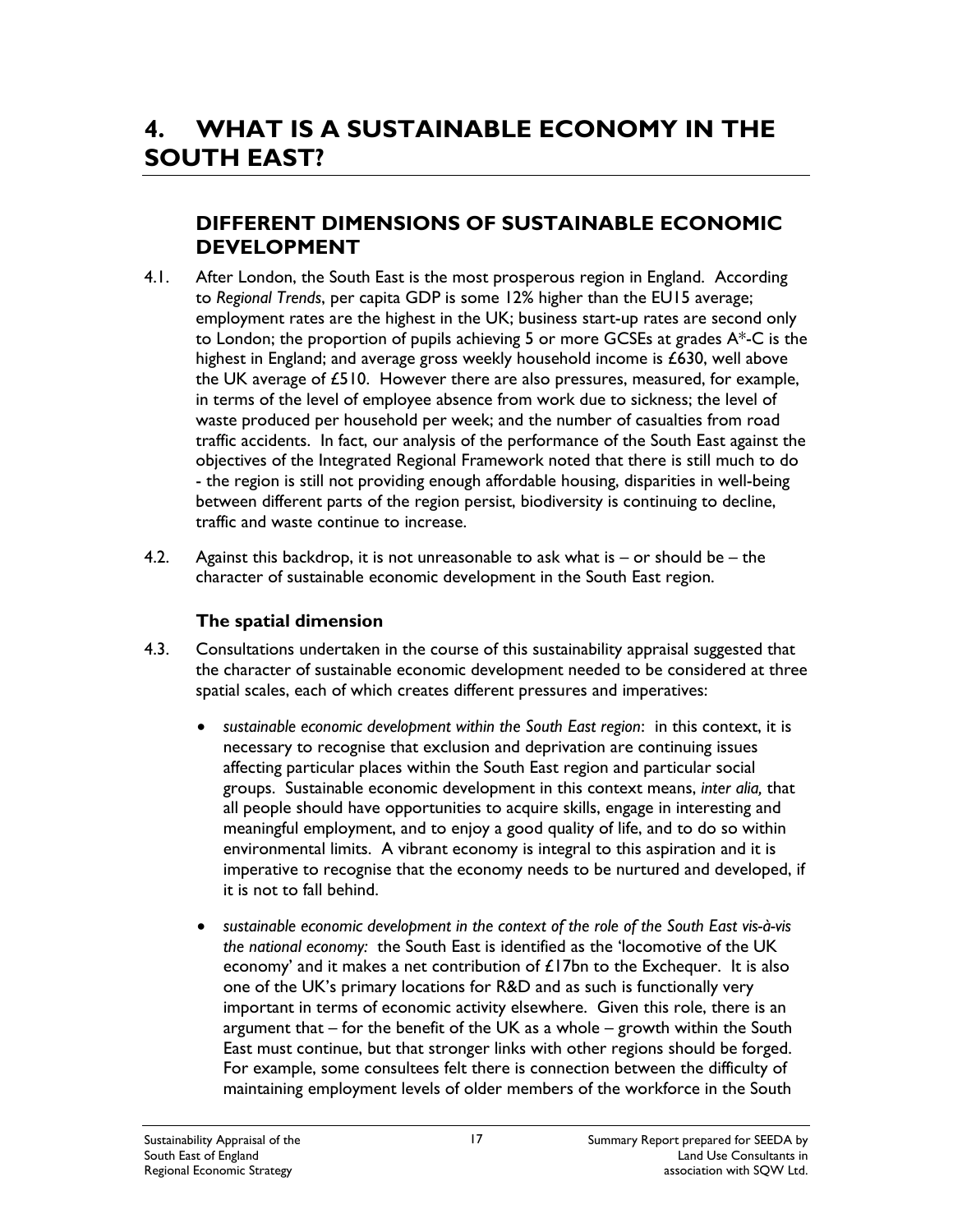East with the continuing in-migration of skilled younger people from other regions in the UK. Their concerns were not only with respect to an ageing population in the South East, but also about the loss of the higher skilled from more deprived regions who are keen to retain such people within the regions where they have grown up to make their economies more competitive.

- *sustainable economic development that recognises the international role of the South East* – considered on an international canvass, the question of what sustainable economic development looks like is different again. One argument is that locations such as the Thames Valley need to remain internationally competitive, so that international investment continues to take place: investors are fickle and there are very significant competitive pressures. Another – quite different – argument is that the South East needs to take more account of its global 'footprint' recognising, and taking responsibility for, its impact on communities, economies and environments elsewhere. For example, the export of technological know-how from the South East to developing nations could help such nations to develop their own economies and meet their own needs, whereas the replacement of locally produced goods by imported goods (although the South East economy is increasingly based on the production of services rather than goods) could well raise a range of social, environmental and economic issues, as might transportation of goods over long distances<sup>4</sup>. Similarly, concerns were raised by consultees that the shortage of key workers in the South East, such as nurses, teachers, etc., due to the problems of housing affordability, has meant that such skills are being sought from overseas labour pools (e.g. from South Africa), with knock-on effects on the quality of public services in the countries of origin.
- 4.4. Taken in combination, these cameos highlight some of the issues and tensions inherent within aspirations for genuinely sustainable development: is sustainable development at the regional level consistent with sustainable solutions nationally and internationally? Can development that is sustainable ever be consistent with international trade and globalisation? Is a region that seriously shuns the opportunities linked to international trade likely to be able to continue to provide high and stable levels of employment?

#### **Dimensions of economic growth and quality of life**

- 4.5. In recent months, there has been an increasing amount of debate amongst economists and social and environmental commentators about the links between economic growth and quality of life.
- 4.6. For example, the Global Policy Forum draws attention to the views of eminent economists such as Nobel laureate Amartya Sen, who have questioned the equivalence of economic growth with growth in well-being and the quality of people's lives. They point out that wealth creation does not necessarily lead to broader improvements in the quality of life. Instead they claim that, in numerous cases,

 $\overline{a}$ 

<sup>4</sup> The South East currently exports more than any other region of the UK, but the RES notes that fewer than 10% of the region's businesses currently export, and that there is considerable scope to increase both the numbers of exporters and the value of exports by individual companies (RES 2002-2012, page 25)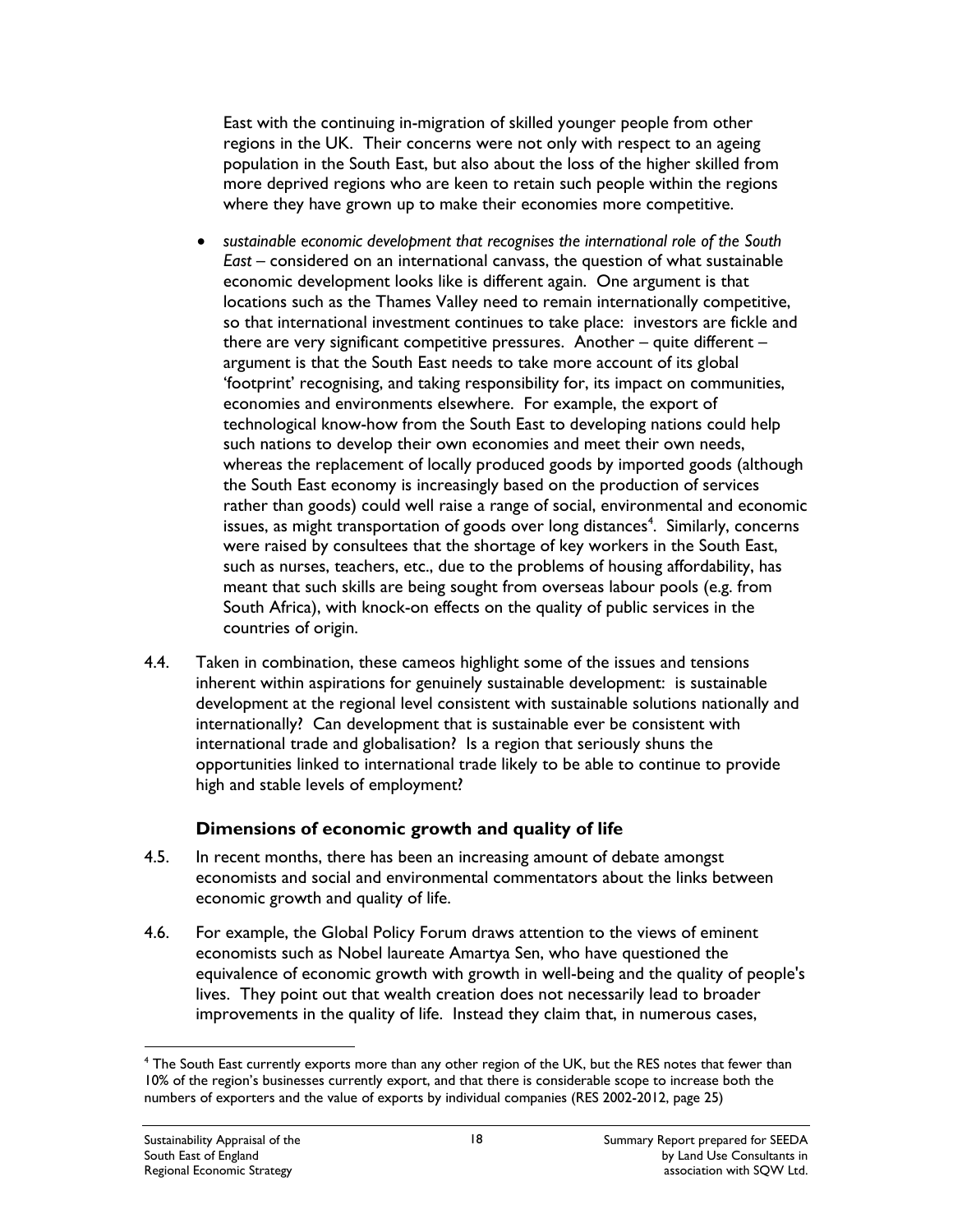nations have similar GDP levels or average income levels, yet differ substantially in levels of national health and education. At the same time, some poorer nations fare better than some richer nations in terms of life expectancy, infant mortality, and other indicators of well-being<sup>5</sup>.

- 4.7. The High Level Group chaired by former Dutch Prime Minister Wim Kok's warns that Europe's position in the world's economic league table is being threatened by the performance of Asia and the US. But it also notes that life expectancy, infant morality rates, income inequality or poverty Europe has a much better record than the US, and that the decoupling of economic performance from harmful environmental impacts has been only partly successful<sup>6</sup>.
- 4.8. In the UK, the Sustainable Development Commission<sup>7</sup> notes that whilst GDP in the UK is high and growing, this is accompanied by greater inequality in income, long hours and increased work pressure. It suggests that there is no evidence that the UK pattern of economic development is making people happier or giving them a better quality of life, and notes that some studies in fact suggest the opposite.
- 4.9. In the South East, the Institute for Public Policy Research  $(IPPR)^8$  concluded in a report to the Commission on Sustainable Development in the South East that:

*"Further increasing the rate of economic growth in the South East does not seem a high priority relative to dealing with disparities in prosperity within the region and coping with the problems that current levels of relative economic success pose, particularly in terms of traffic congestion, the lack of affordable housing, the use of natural resources and the quality of the environment. This is not the same as arguing for 'no growth' or even 'lack of growth'. At the very least it is merely suggesting that the current rate of economic growth is acceptable as an economic objective, although this will pose challenges for achieving environmental objectives in the region".* 

- 4.10. A subsequent paper by the IPPR noted that, using a Regional Economy-Environment Input-Output model, a 'business as usual' growth scenario (economic growth rate of 2.8% GVA per year and population growth rate of 0.45% per year) would lead to a 22.7% increase in road traffic, 15.5% increase in water use, and a 7.4% increase in air pollution<sup>9</sup>.
- 4.11. Such thinking adds another challenge for the South East developing a better understanding of the relationships between economic growth, consumption and

 $\overline{a}$ 

<sup>&</sup>lt;sup>5</sup> http://www.globalpolicy.org/socecon/develop/qualityindex.htm

<sup>&</sup>lt;sup>6</sup> Facing the Challenge. The Lisbon Strategy for Growth and Employment. Report from the High Level Group chaired

by Wim Kok, November 2004.<br><sup>7</sup> Shows promise. But must try harder: an assessment by the Sustainable Development Commission of the Government's reported progress on sustainable development over the past five years: A report by the Sustainable Development Commission (April 2004)<br>http://www.sd-commission.gov.uk/pubs/assessment/index.htm

 $8$  Going for Growth. Comparing the South East's economic performance. Commission on Sustainable Development in the South East Working Paper One. (Peter Robinson, IPPR, supported by the South East Counties and PriceWaterhouseCoopers LLP).

<sup>9</sup> *The Problems of Success. Reconciling economic growth and quality of life in the South East.* Commission on Sustainable Development in the South East Working Paper Two. (Julie Foley, IPPR, supported by the South East Counties and PriceWaterhouseCoopers LLP).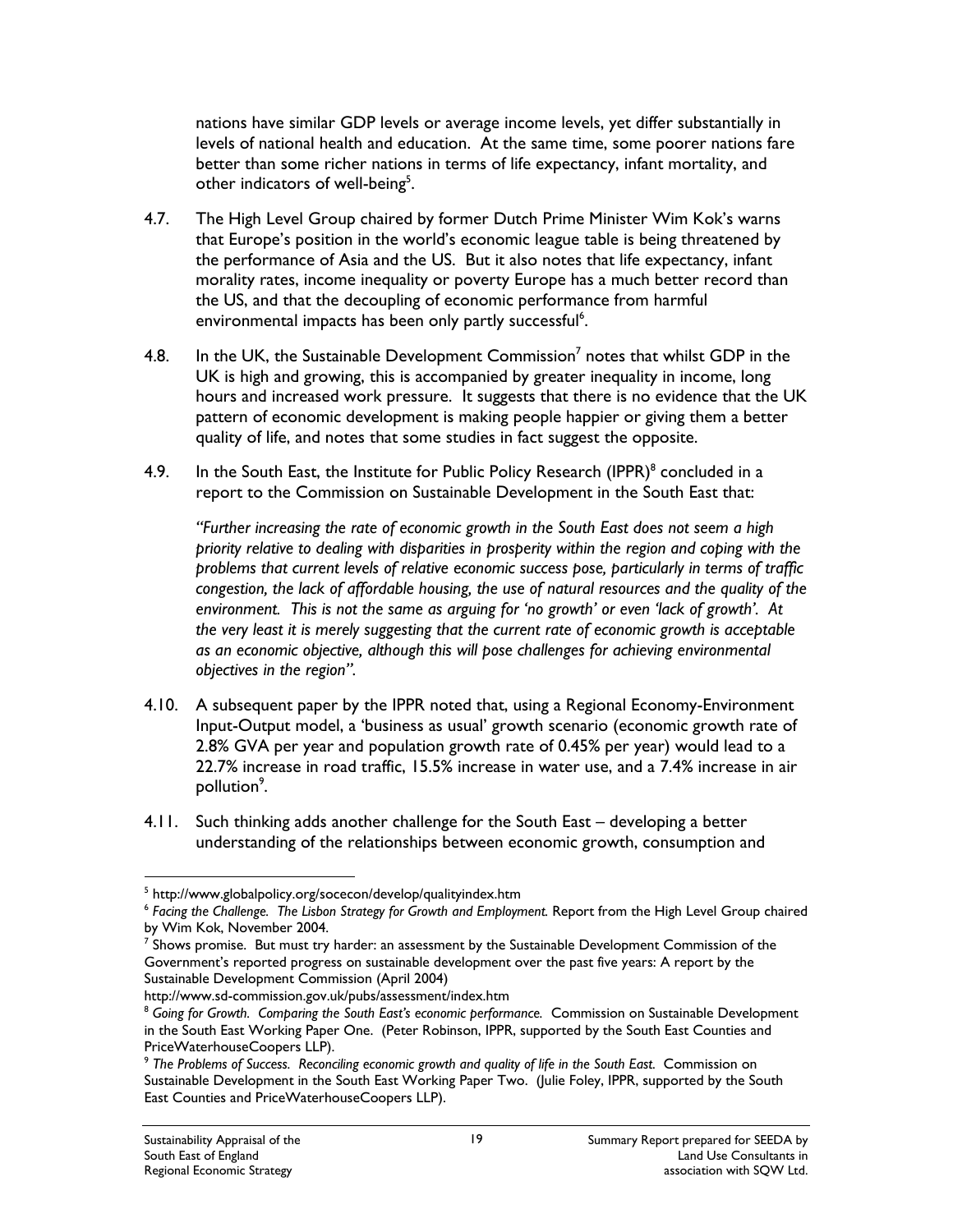resource use, employment, environmental quality, and social objectives, in order to deliver of the region's wider aspirations for quality of life.

## **THE APPROACH TAKEN IN THE RES**

4.12. Within this overall context, 'smart growth' was the cornerstone of the RES. The chairman's introduction to the RES asserts that:

"*we need smart growth that maximises the benefit gained from scarce resources – growth driven by productivity gains, not by resource intensive and low value-added activity*".

4.13. The Vision for the South East set out in the RES is that:

"*by 2012, the South East will be recognised by all as one of the world's 15 top performing regional economies as measured against a broad range of economic, social and environmental indicators*".

4.14. The point is made that:

"*economic success for the region can only be sustainable if growth is of a pace, type and spread that reinforces progress against the other key aspects of sustainable development"*.

#### **Box 4.1: 'Smart Growth' in the South East'<sup>0</sup>**

**Competitive business**: A dynamic, diverse and knowledge-based economy that excels in innovation and turning ideas into wealth creating enterprise. By 2012, the South East will be one of the world's 15 most entrepreneurial and innovative regions.

**Successful people**: A skilled, motivated, inclusive and highly productive workforce that anticipates and embraces change. By 2012, the South East will be one of the top 15 regions in the world in terms of labour productivity and employment rates.

**Vibrant communities**: An inclusive society characterised by strong, diverse and healthy communities enjoying ready access to high quality jobs, education, homes, health and other services, and free from high levels of crime and discrimination. By 2012, the gap between the most deprived parts of the region and the rest will have narrowed by at least 10%.

**Effective infrastructure**: Transport, communication, housing and health infrastructures that support and enable continued economic growth and improved quality of life for all. By 2012, the region will have made measurable progress towards infrastructure that matches the standards of the best in North West Europe.

**Sustainable use of natural resources**: Environmentally efficient businesses and high quality development demonstrating that quality of the environment is a key asset that underpins economic success. By 2012 the South East will be one of the world's leading environmental economies, with businesses in the region having made significant gains is safeguarding and enhancing this asset.

4.15. This means that the region's economy needs to support social progress which recognises the needs of everyone; effective protection of and investment in environmental assets; prudent use of natural resources; and maintenance of high and stable levels of economic growth and employment. The RES also asserts that the only route to improving long term performance lies in raising productivity which –

 $\overline{a}$ <sup>10</sup> Regional Economic Strategy for the South East 2002-2012, page 8.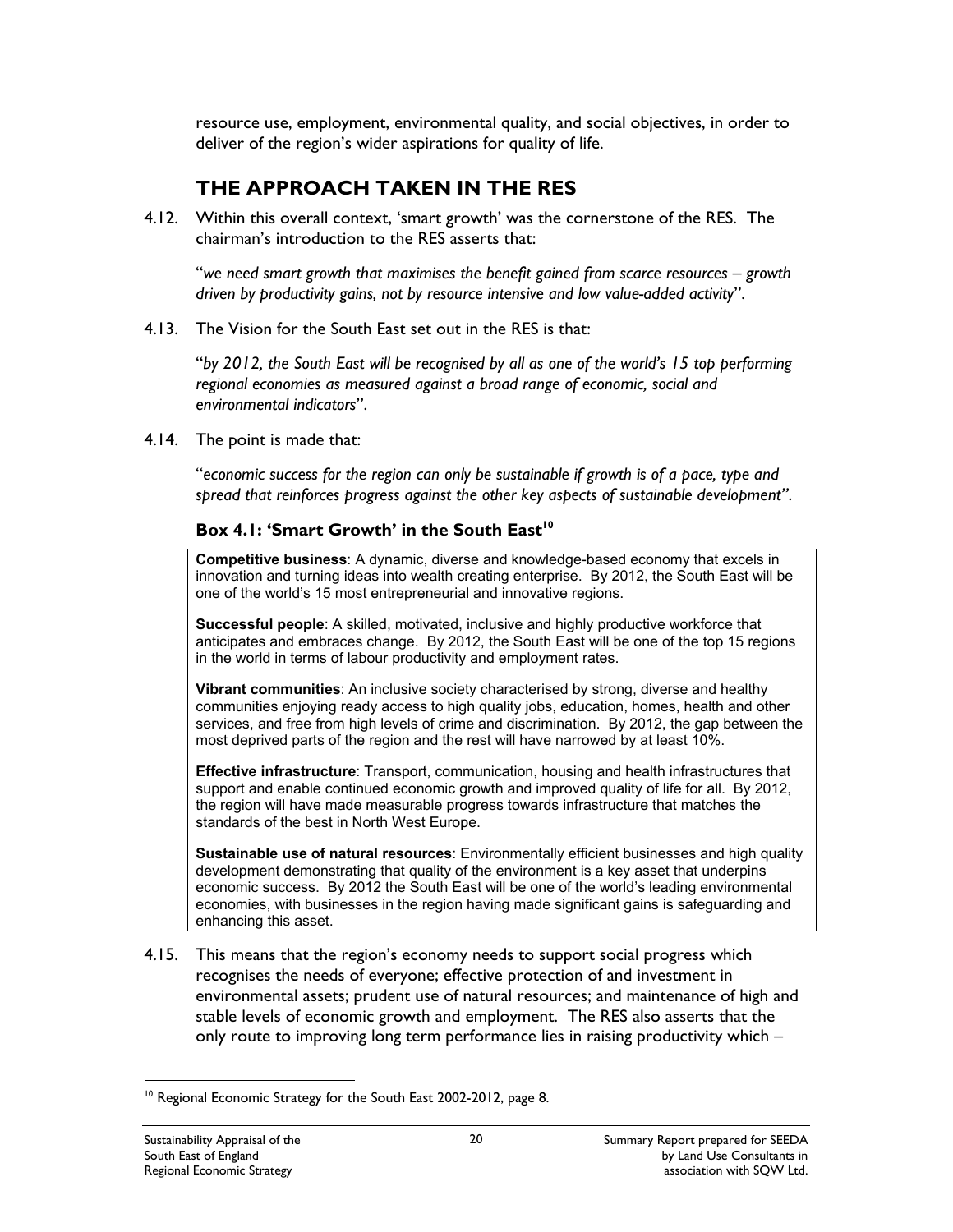according to Treasury – depends on five key drivers: skills, investment, innovation, enterprise and competition.

- 4.16. Against this backdrop and within this overall context of a sustainability appraisal there are three key questions on which SEEDA and its partners may wish to reflect in its review of the RES:
	- first, to what extent can 'smart growth' be achieved through improvements in productivity?
	- second, to what extent and how does the nature and form of 'smart growth' vary spatially across the South East region?
	- third, in what ways will achieving 'smart growth' also precipitate positive changes across all four pillars of sustainable development?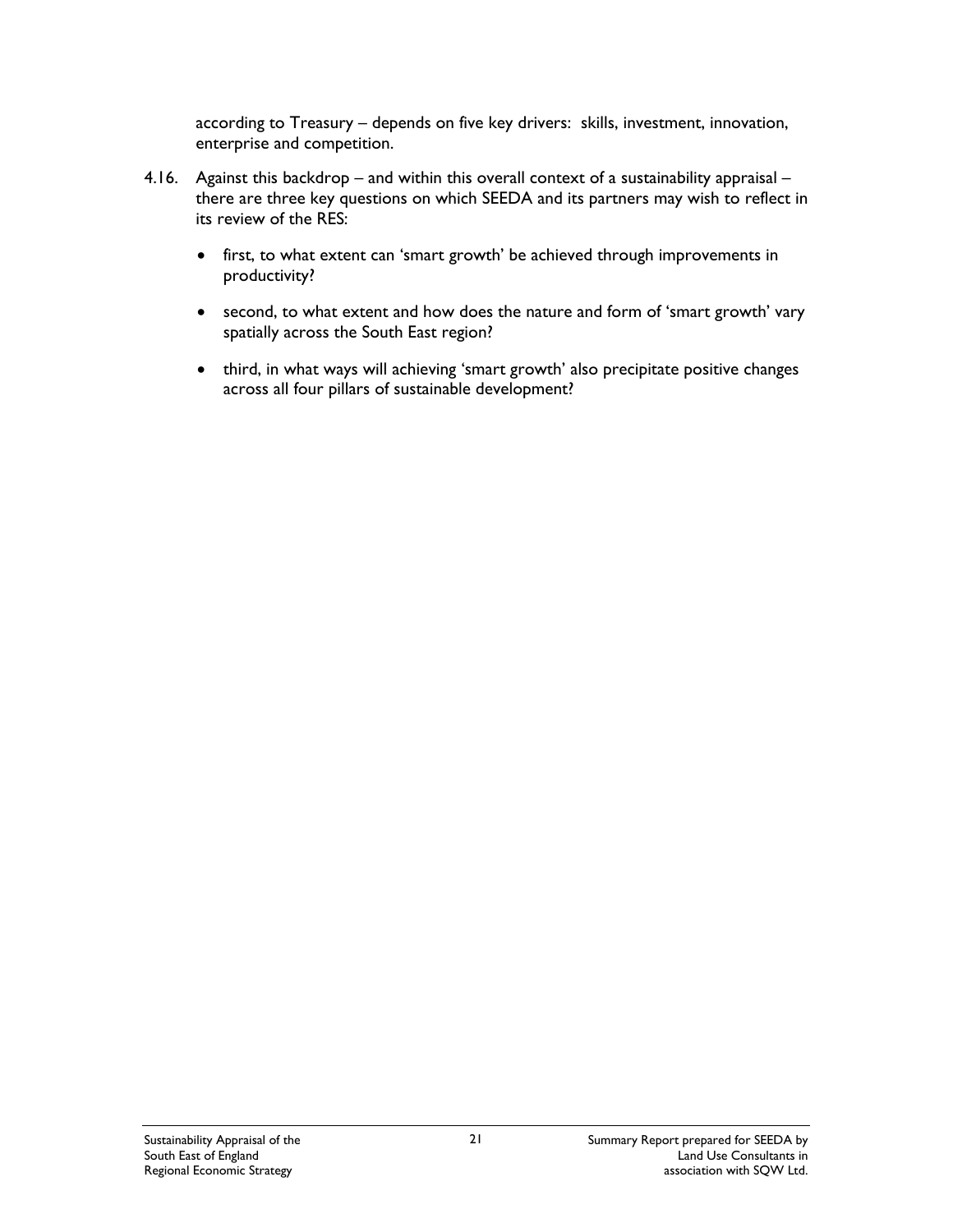# **5. KEY ISSUES FOR THE RES REVIEW**

## **INTRODUCTION**

- 5.1. There are many aspects of sustainable development that need to be addressed within the South East itself. Examples include the development pressures on the Thames Valley with a lack of brownfield land to develop, the sustainable delivery of the Thames Gateway, Milton Keynes-South Midlands and Ashford growth areas, the designation of the South Downs as a National Park, the potential expansion of Heathrow and Gatwick airports, the on-going issue of congestion and legacy of inadequate investment in public transport, the potential impacts of climate change and the possible lack of water resources, dealing with huge amounts of waste, the affordability of housing and the ability to retain key workers, the changing relationship between rural areas, market towns and larger urban conurbations, the population growth planned for London which will have such a major influence on the South East, etc., etc. These are just some of the significant sustainability issues that need to be considered in delivering economic development in the region, and which set the context for the sustainability appraisal.
- 5.2. The previous section of this paper concluded with three questions that we suggest should be grappled with by SEEDA and its partners during the next review of the RES, in order to address some of the sustainability challenges that lie ahead. This part of the paper unpacks these questions further to help inform debate.

## **DELIVERING SUSTAINABLE 'SMART GROWTH'**

#### **How far can 'smart growth' be delivered through improvements in productivity?**

- 5.3. The current RES identifies five Themes and, within these, some 18 different Priorities. All of these relate to the core objective either directly (e.g. Priority 2: growth and innovation) or indirectly, at a more foundational level (e.g. Priority 8: community participation and local leadership).
- 5.4. In terms of the first question, then, the RES would appear to be consistent with the productivity agenda which sits at the heart of 'smart growth'.
- 5.5. But it has been calculated that if all the world's population had consumption patterns like the South East's, there would need to be three and a half planets to sustain us (known as its 'ecological footprint') $11$ . As a result, some commentators claim that it is no good simply to rely on resource productivity or eco-efficiency of the economy through technological innovation, when these are cancelled out or exceeded by increases in consumption – no progress at all will have been made<sup>12</sup>.

 $\overline{a}$ 

<sup>&</sup>lt;sup>11</sup> South East England Regional Assembly Plenary Meeting. Proposed Amendment 2, Agenda Item 4. 29<br>November 2004. Chris Corrigan, South East Forum for Sustainability.

<sup>&</sup>lt;sup>12</sup> A Better Choice of Choice. Quality of Life, Consumption, and Economic Growth (Levett et al, 2003).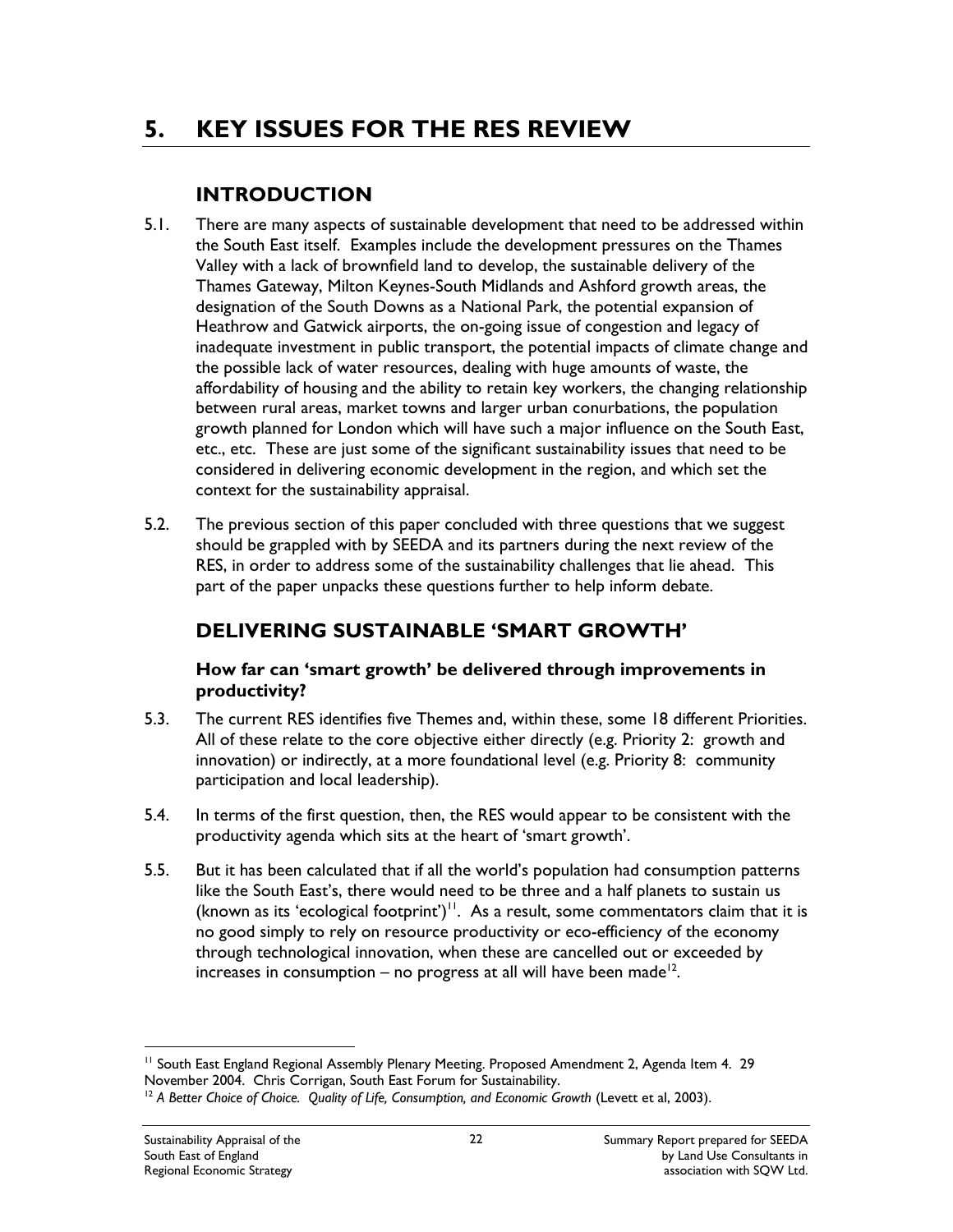- 5.6. Further, society's understanding of, and wider signing up to, the principles of sustainable development has meant that greater emphasis is now being placed on promoting the sort of economic development that goes hand-in-hand with high environmental quality and the achievement of social progress – all of which contribute to quality of life in its broadest sense.
- 5.7. The challenge for the South East and its RES, therefore is not just to improve its productivity, but also to make real inroads into its overall consumption of resources in order to reduce its ecological footprint, whilst protecting and enhancing the quality of the built and natural environment that makes the South East such an attractive place in which to live and work.

#### **How far does and should 'smart growth' vary across the South East?**

- 5.8. Whether the outcomes linked to these Priorities are sustainable also depends on the extent to which the mix of interventions responds to local circumstances and more place-specific challenges with regard to increasing productivity. And across the South East, there is an array of different circumstances. In large parts of the region, labour shortages are a real issue, but in pockets, there is a need for job creation. Whilst qualification levels among the workforce of the South East are amongst the highest nationally, more effective labour market engagement is a concern in some areas. Hence, the precise mix of interventions required to effect an appropriate response to the challenge of smart growth and sustainable development will vary spatially.
- 5.9. Whilst acknowledging the nature and extent of local differences, the RES is by definition – a strategy for the region and all 18 priorities pertain to the region as a whole. Within this context, the extent to which the range and type of interventions has responded to locally defined circumstances is largely a reflection of the effectiveness of the mechanisms set up to deliver it. A number of these mechanisms have distinctive local dimensions. Sub-regional economic partnerships, for example, are afforded a significant role in terms of defining the RES Action Plan and these should have the scope to 'bend' RES priorities to the specificities of particular places; thus the Action Plan for the Surrey should look different from that for East Sussex if both are seeking to deliver 'smart growth'.
- 5.10. A question that SEEDA and its partners may want to consider is whether the differences are as big as they should be: given the pressures, should Surrey in fact pursue a serious 'no growth' agenda and should there be more radical efforts to differentially focus development in parts of East Sussex? Underpinning these questions are some quite fundamental issues and – in the context of a sustainability appraisal – it is appropriate to raise them: can 'smart growth' from the perspective of the region ever mean 'no growth' within particular localities? And is 'no growth' actually sustainable or desirable – what, for example, would it mean for particular people doing specific jobs in individual businesses?
- 5.11. On a smaller spatial scale, Area Investment Frameworks (AIFs) are intended to effect joined-up solutions in response to area-based regeneration agendas. Within the AIFs, the intention is that all forms of investment – public, private and within the voluntary sector – should be focused around shared priorities. Thus to the extent that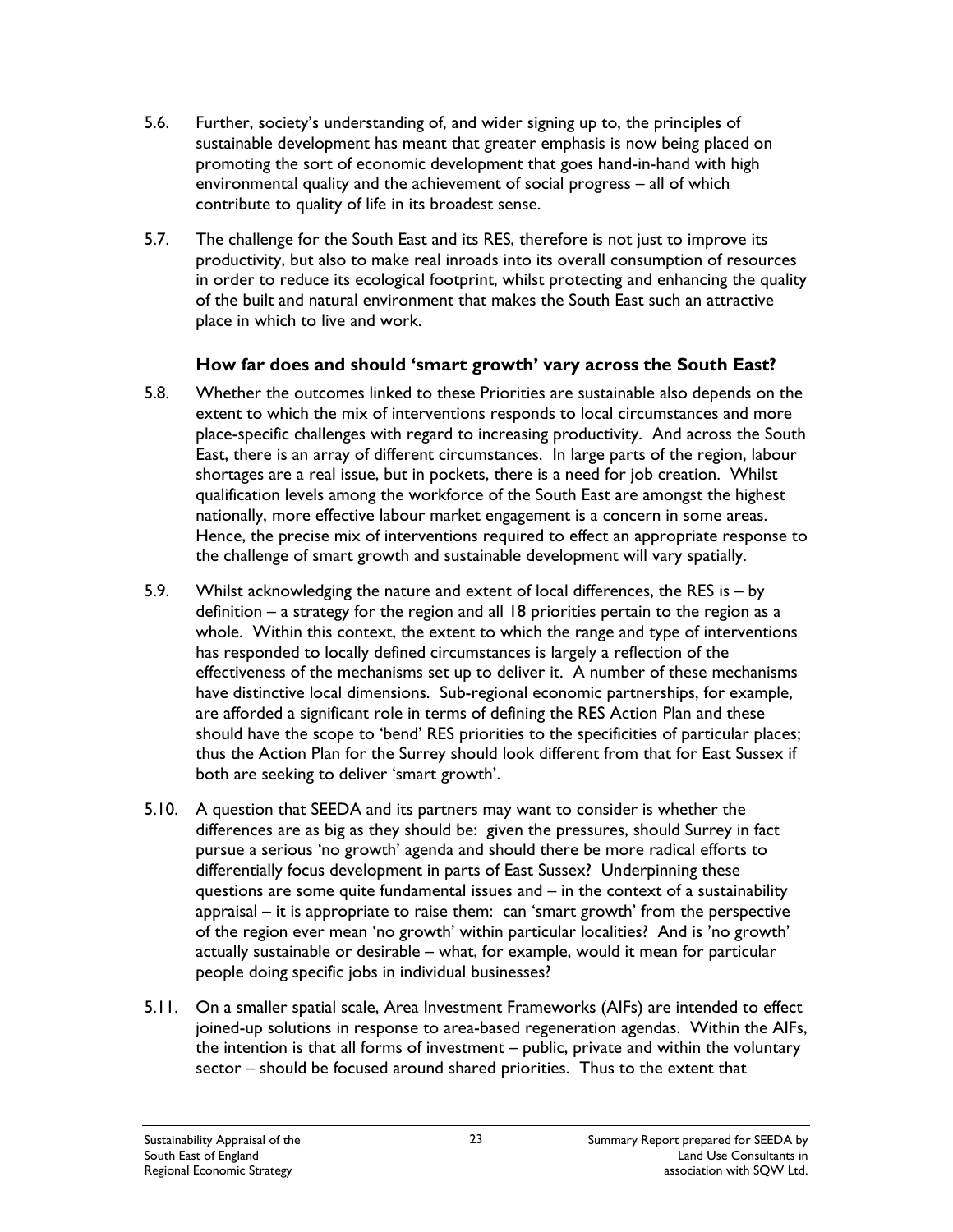regeneration solutions are endogenous, the AIF ought to form an effective and flexible tool.

- 5.12. An evaluation of the effectiveness of sub-regional economic partnerships and AIFs extends well beyond the scope of our brief but this is the domain that would need to be examined in order to address the second key question set out above; specifically, there would be a need to clarify the extent to which different Sub-regional economic partnerships and AIF partnerships really were responding to locally defined imperatives in order to achieve outcomes consistent with genuinely 'smart growth'.
- 5.13. We can however make one observation. Most of the sub-regional economic partnerships are county-based and thus their spatial remit is defined by administrative boundaries. Inevitably therefore, in most cases, they cut across functionally-defined sub-regions. This means that the tool of the sub-region  $-$  as currently defined  $-$  is still quite crude in responding to sub-regionally specific agendas. With the transition to a Regional Spatial Strategy – through the South East Plan – and in response to guidance produced by ODPM, there is growing scope to define functionally-based sub-regions. And within the South East, some are emerging: the Gatwick Diamond is one important example. Functionally defined sub-regions – if they can be made to work organisationally – ought to provide an effective vehicle for delivering locallyappropriate forms of 'smart growth' and in terms of effecting sustainable economic development, they should have an important role to play. In moving towards the preparation of the third RES, this ought to be a consideration.

#### **How far will 'smart growth' lead to changes against all aspects of sustainable development?**

- 5.14. The third question concerns the extent to which the pursuit of 'smart growth' will precipitate positive changes across all four pillars of sustainable development. Although difficult to answer, this question goes to the core of the Chairman's aspirations as set out in the introduction to the RES. It also relates to the purposes of RDAs set out in the original Regional Development Agencies Act. These were defined in terms of five purposes which should apply as much in rural as urban areas:
	- To further the economic development and the regeneration of its area.
	- To promote business efficiency, investment and competitiveness in its area.
	- To promote employment in its area.
	- To enhance the development and application of skills relevant to employment in its area.
	- To contribute to the achievement of sustainable development in the United Kingdom where it is relevant to its area to do so.
- 5.15. The RES belongs to the South East region and its delivery depends on a whole gamut of organisations and institutions in addition to SEEDA. Nevertheless, the RES clearly provides the context within which SEEDA's own corporate plan is prepared. **Figure 5.1** shows the planned distribution of SEEDA's programme spend over three years and across five programme areas (plus strategy), as set out in its corporate plan.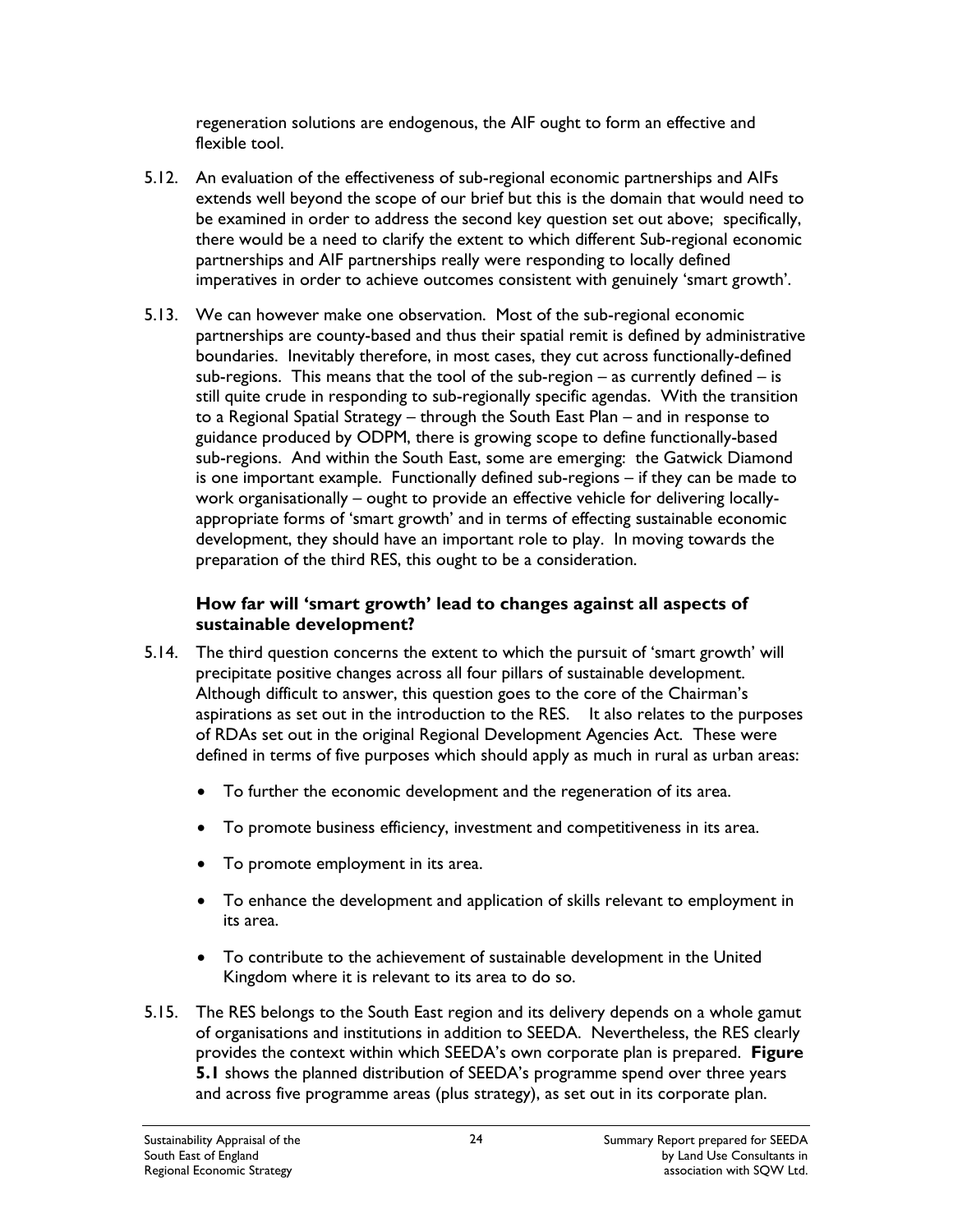

**Figure: 5.1: SEEDA's Programme Funding** 

- 5.16. The majority of SEEDA's own spend is focused on 'vibrant communities' and 'effective infrastructure'; together these account for around 70% of the total. 'Competitive businesses' and 'successful people' account for about 30%. 'Sustainable use of natural resources' accounts for around 1%.
- 5.17. SEEDA is an economic development and regeneration agency and given its purposes set out in the original legislation – it is both inevitable and appropriate that its primary focus should be on the economic and related social domains; improving the economy is its *rasion d'etre* and it is the agenda given to it by government*.*  However if the RES is contributing to the delivery of sustainable development – and if, indeed, the Vision for the South East set out in the RES is to be achieved – then it is apparent that the RES ought to be helping to advance all four pillars.
- 5.18. Our sustainability appraisal has indicated that in the main, the Themes and Priorities articulated within the RES are the right ones. What is also clear though is that the extent to which the full spectrum of Themes and Priorities will in practice be achieved depends crucially on the effectiveness of SEEDA's influencing role; is the RES providing a catalyst for other partners to engage seriously in the delivery of the fifth Theme? And indeed, should the RES be providing this role?

## **THE ROLE OF THE REGIONAL ECONOMIC STRATEGY**

5.19. In the summer, 2004, SEERA – working with a wide range of organisations including SEEDA – published the first Integrated Regional Framework for the South East. The purpose of this was to provide a framework for integrating key regional strategies by:

"*establish[ing] a shared regional vision and set of objectives which organisations can use to achieve economic development that benefits people and protects and improves the environment*".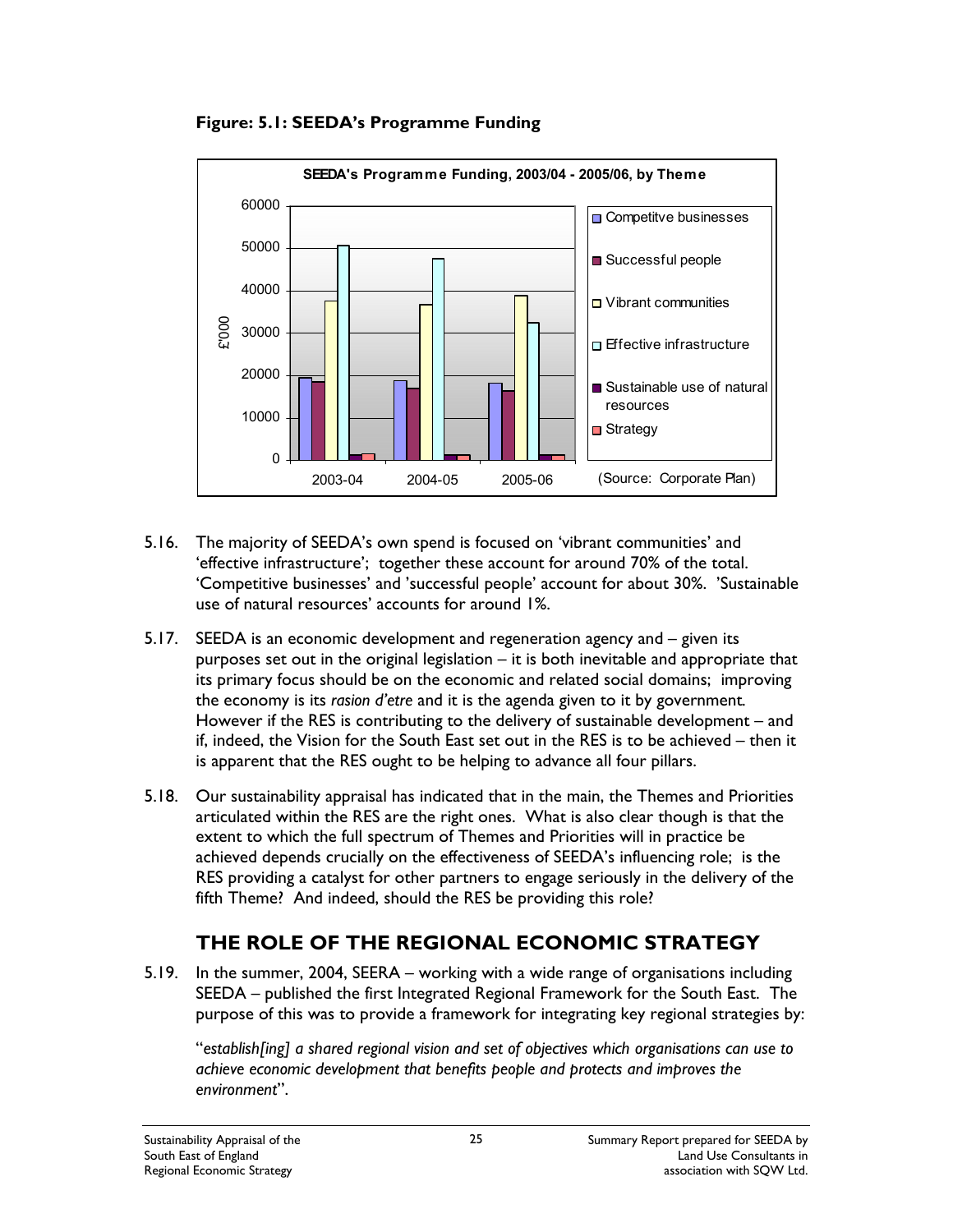- 5.20. In essence the IRF evolved from the Regional Sustainable Development Framework and the intention was that it should provide the backdrop to the suite of regional strategies such that they could be refreshed and developed in a manner that generates synergies around the regional vision and objectives.
- 5.21. The IRF unlike almost all other regional strategies, including the RES is a 'bottomup' initiative which was instigated by regional partners; it has no direct reporting lines into central government and the achievement of PSA targets is not related to it. Thus it is  $-$  in principle  $-$  a much 'purer' statement of the region's priorities and aspirations, and this is a significant strength. A weakness however is that it brings with it no statutory clout or 'policing': it will be effective only if regional partners – including SEEDA – choose to embrace it.
- 5.22. Assuming that regional partners do indeed truly buy into the vision and objectives set out in the IRF, it could, potentially, redefine the 'space' occupied by the RES. One argument that SEEDA and partners may wish to consider is whether the fact of the IRF – and the fast evolving infrastructure of regional governance – is such that the RES in its third incarnation could or should be more narrowly socio-economic in focus. This would not imply that SEEDA was abandoning its commitment to what is effectively the fifth objective in the current RES. Rather, it might suggest that SEEDA was confident that this agenda was being picked up adequately elsewhere and that as a result, the RES (and SEEDA) could focus more on the regional economy within the strategic framework provided by the IRF. Indeed, it might be argued that the first and second RESs have tried – effectively – to be integrated regional frameworks and that this is one function that the RES could now surrender – partly so that it can be more focused and partly so that the status of the IRF can be increased. In considering the role of RDAs, one prominent academic commented on the "*chronic disjunction between their powers (which are modest) and their tasks (which are awesome)13"*. Seriously using the IRF in this manner might be a step forward.
- 5.23. This argument is contentious, but it merits some consideration. The implications of it are potentially important, both for the RES and for SEEDA, and for the whole machinery of regional governance in the South East. SEEDA must remain committed to sustainable development. But it is an economic development agency, not an integrated development agency: that is why strong relationships with regional partners are so important and why the role of the Regional Assembly is critical. What SEEDA and its partners may wish to consider is whether the evolving machinery of regional governance  $-$  including, crucially, the IRF  $-$  is such that the RES and SEEDA can focus more single-mindedly on the economic domain, confident in the knowledge that regional mechanisms exist to effect sustainable development in which it has an important – but by no means exclusive – role.
- 5.24. In practice, one element of the regional machinery that would need to be in place if this scenario was to be developed would be some basis for making decisions and agreeing to make trade-offs. At a regional scale, there will be occasions on which very hard decisions will need to be made: a second runway at Gatwick Airport, a significant further increment in housing numbers, etc. The IRF ought to provide the

 $\overline{a}$ <sup>13</sup> "The English Question: Regional Perspectives on a Fractured Nation" Kevin Morgan, Regional Studies 36(7) (2002)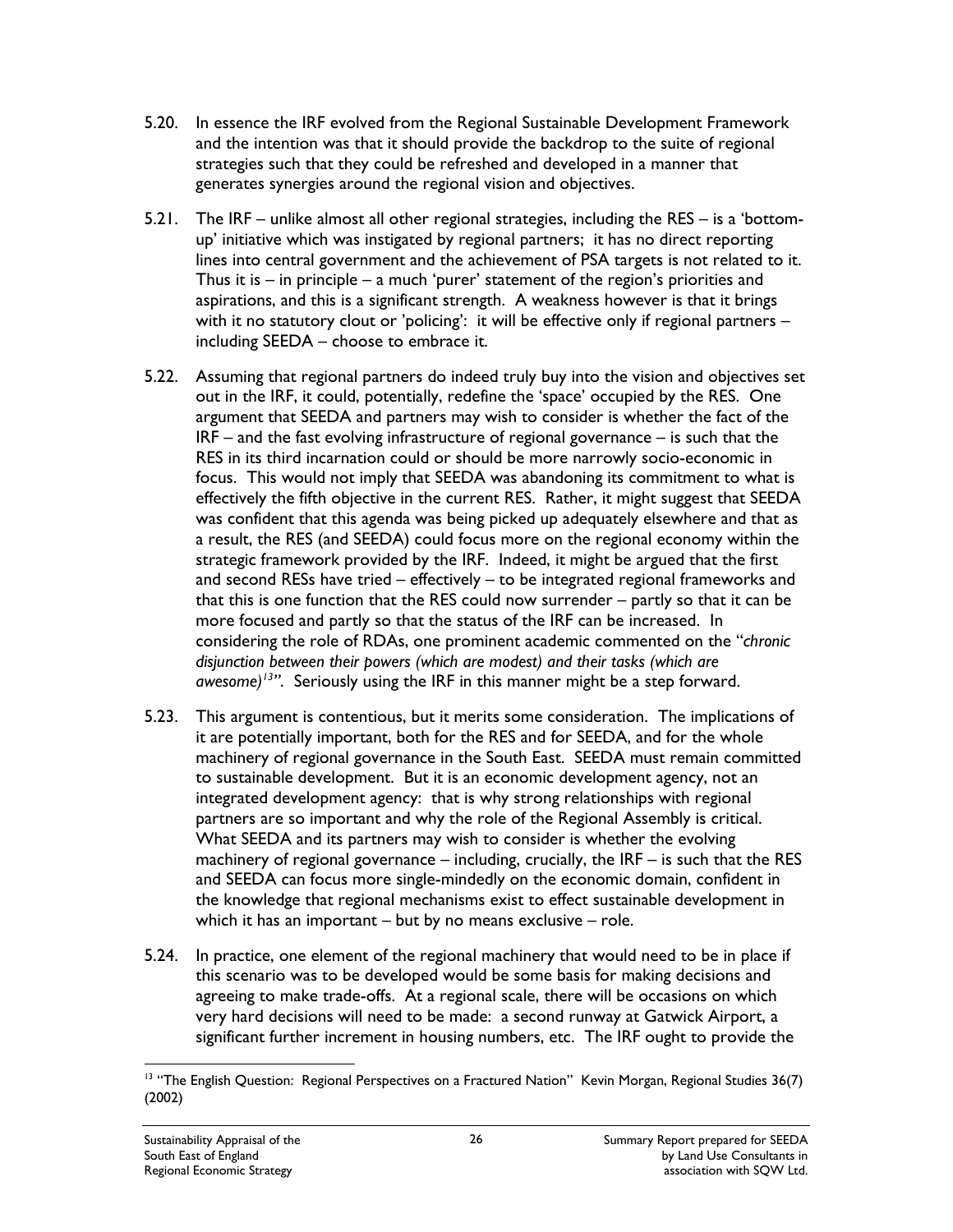reference point in this context. Individual actors and agencies would – rightly – bring different perspectives and different arguments. But a shared and agreed basis for assessing the relative importance of different arguments in particular contexts ought to be useful – if only as a way of structuring discussions in a constructive way. In moving forward sustainably, a mechanism of this nature – within the auspices of the IRF – could be helpful for regional partners. During discussions at the November workshop, participants saw some merit in this approach, as it would allow the RES to focus on key priorities, but that this should not be at the expense of losing the links between the economic, social and environmental domains, nor a marginalising of environmental and social stakeholders in economic issues (and *vice versa*).

### **CONCLUSIONS**

- 5.25. This paper has highlighted some of the issues that we recommend need to be addressed during the next RES review. It could be argued that some of these are more the role for international and national debate and action, rather than for regional level bodies to be involved with.
- 5.26. Similarly, it could also be argued that the RES should not be trying to achieve everything, but instead focus on the economic dimension of sustainable development, within the context of the IRF – in short, that the RES should focus on what it can actually do.
- 5.27. Whilst we recognise that the relationship between the economy and sustainable development, and between regional and higher (and lower) levels of decision-making and setting of policy agendas, is a complex one that can be difficult to disentangle, we feel it is important that the region does begin to break into this debate. This will help it to explore what the characteristics of a sustainable economy really should be in a South East context, how this might vary from one part of the region and another. It should also help the region to begin to get to grips with some of the more difficult challenges and trends that need to be addressed head-on if the South East is to be placed on a more sustainable footing, whilst maintaining the competitive advantages the region already enjoys.

Land Use Consultants SQW Limited December 2004 S:\3200\3235 SE RES SA\documents\Final report\Final Report Dec 04\Short Paper Submitted 14 Dec 04.doc